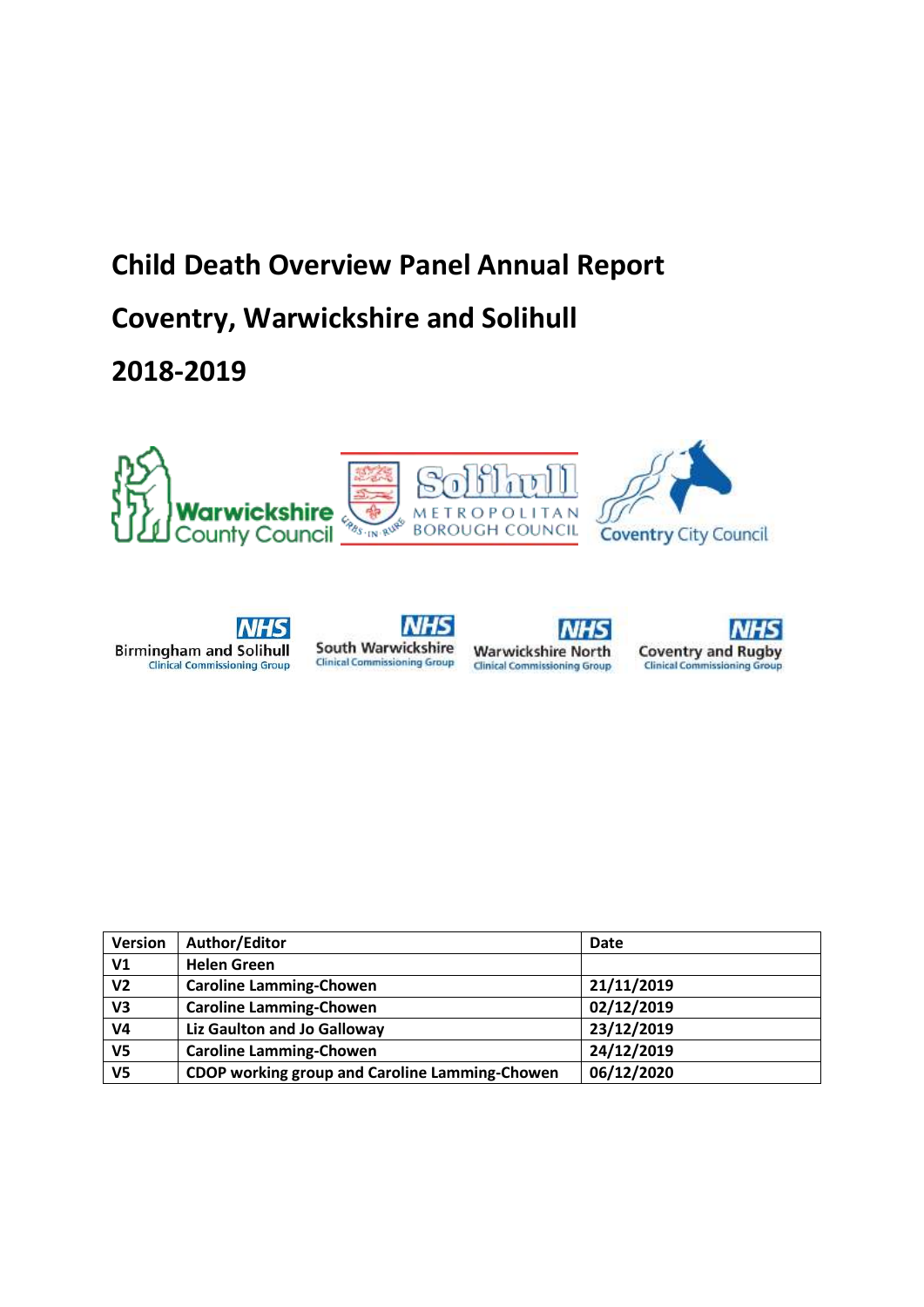# **Contents**

| <b>Title</b>                                | Page |
|---------------------------------------------|------|
| Introduction                                | 3    |
| <b>Annual Overview</b>                      | 6    |
| Demographic Data Analysis                   | 8    |
| Place of Death                              | 10   |
| Generic Themes Across the Sub-region        | 11   |
| Additional Information on Modifiable Deaths | 16   |
| <b>CDOP Actions</b>                         | 19   |
| <b>Consolidated Learning</b>                | 21   |
| Upcoming Changes and Next Steps for CDOP    | 22   |
| Appendix Data                               | 23   |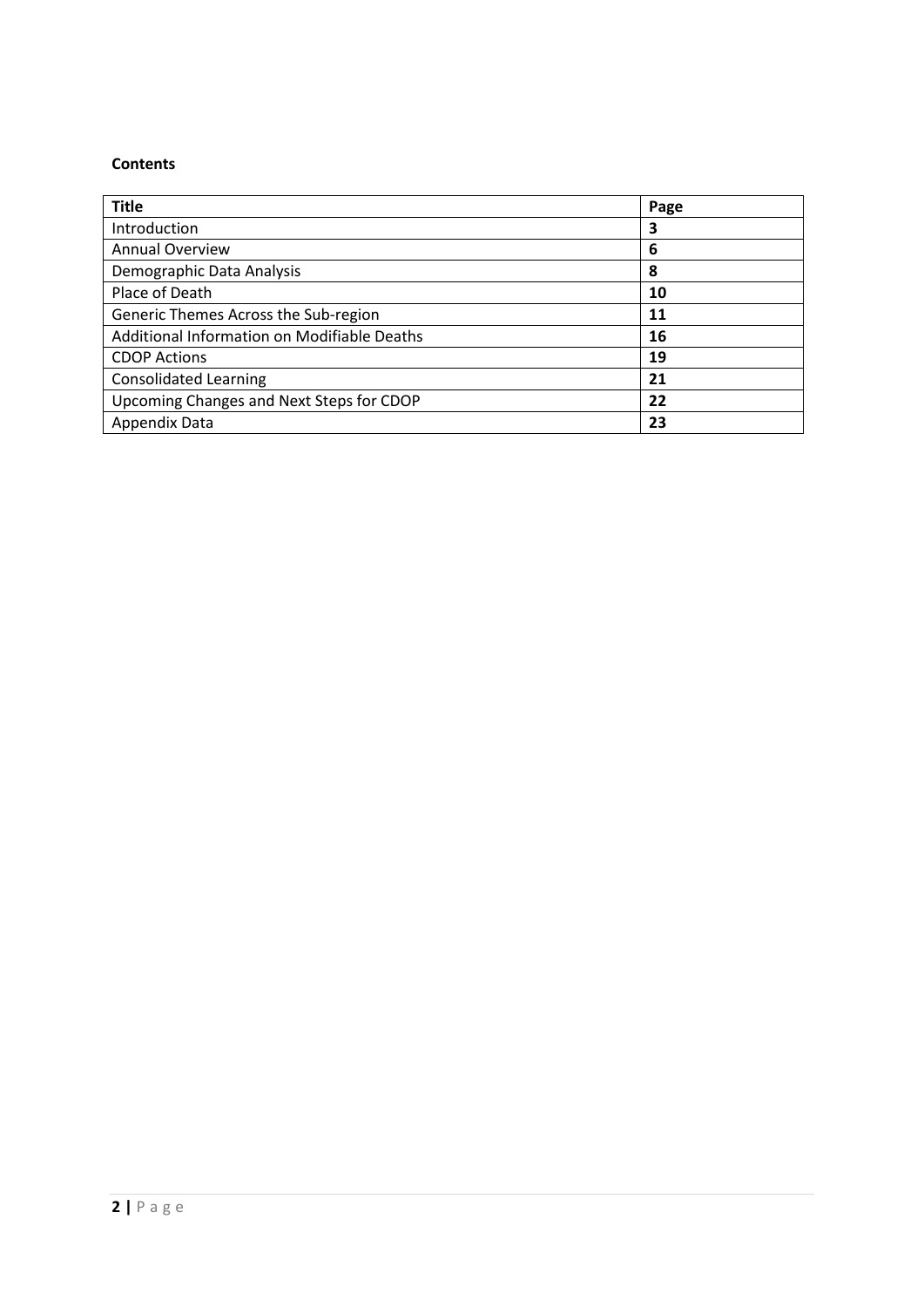#### **Introduction**

Child Death Overview Panels (CDOP) were created in 2011 by the Government as a final process for reviewing the deaths of all children from birth to their 18<sup>th</sup> birthday who resided within the UK. The main functions of CDOP are to collate information from the services involved in the life and death of a child and to review the circumstances of the child's death. This involves reviewing the support and services provided to the child and their family in order to identify possible modifiable factors  $^1$  and ultimately, to reduce the potentially preventable deaths in children in the UK. CDOP does not review still births or legal terminations of pregnancy. The overarching aim of CDOP is to deduce learning that will reduce childhood mortality; this is specified within section 5 of this report.

This CDOP report outlines the analysis of cases and the main conclusions derived from panels held in Warwickshire, Solihull and Coventry during the period from 1 April 2018 to 31 March 2019. It also examines the actions and learning that has been undertaken as a result of CDOP working over the given period.

## Executive Summary

During this reporting year there were a total of 13 panels held and 55 cases reviewed. Of the 13 panels, 5 were held in Warwickshire, 5 in Coventry and 3 were held in Solihull. All the panels were chaired by the Public Heath Lead for the respective local authority.

48% of all deaths reviewed during 2018-19 occurred in under one year olds; 27% occurred in the neonatal period (<28 days old) and 21% occurred after the neonatal period (28-364 days). In deaths reviewed with modifiable factors, there was a more even split between age groups (25% neonatal <28 days and 30% between 28 days and 364 days), while in deaths without modifiable factors there was a higher proportion occurring in the neonatal period (28% vs. 16%). A modifiable factor is defined as that where, if actions could be taken through national or local interventions, the risk of future child deaths could be reduced.

Out of 55 deaths reviewed, 67% recorded an acute hospital as the place of death, 21% occurred at the home of normal residence, 10% in a public place and 2% occurred in a private residence other than the home of normal residence.

The core learning from this CDOP reporting year is highlighted in section 7. The majority of CDOP learning comes from when modifiable factors within the death are identified and actions are set by the panel to address this. The main learning from this reporting year can be summarised into the following points:

- Maternal smoking, BMI of over 30 and domestic violence were the most frequently noted as modifiable factors. In some cases these modifiable factors were considered to have contributed to the neonatal and perinatal deaths, however, they varied in their assessed contribution; an overview of this can be found at section 4.2. Actions were taken to contact antenatal providers and give feedback and advice about smoking cessation and the identification and questioning relating to domestic violence.
- In older children, factors relating to early identification of sepsis and agency response to road traffic deaths were identified as the main modifiable factors. Identified learning will reinforce the current guidelines for sepsis recognition and treatment and contribute to the new Sudden Unexpected Deaths in Infants & Children under18 (SUDC) protocol developments.

1

 $^{\rm 1}$  Those in which modifiable factors may have contributed to the death. These are factors defined as those, where, if actions *could be taken through national or local interventions, the risk of future child deaths could be reduced.*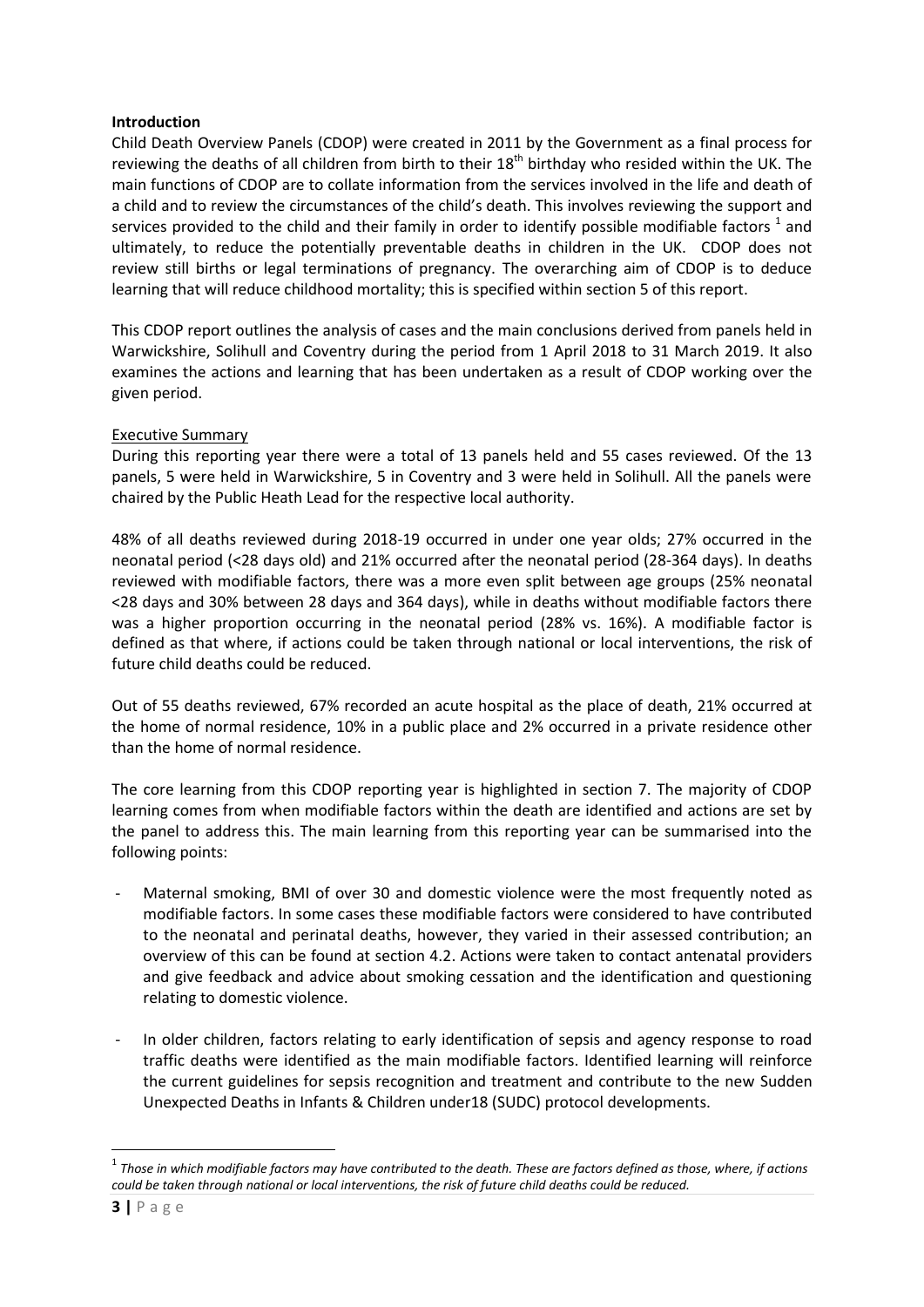During this reporting year CDOP was tasked with reflecting on and subsequently enacting the changes required within the "Working Together 2018" Statutory Guidance. In the section entitled 'Transformative changes' there is a brief synopsis of some of the changes that CDOP has undergone.

## CDOP Aims and Purpose

The CDOP review is intended to be the final scrutiny over a child's death. This involves multiagency panels and core competency professionals that assess the information supplied. The aim is to provide a complete picture of the child's death and living circumstances.

Once the information is collated and processed, panel members can analyse, discuss and identify factors that can be altered to prevent future child death. The overarching purpose is to use professional scrutiny to identify actions and learning to reduce child mortality.

CDOP aims to review deaths through an independent and enquiry-based method where learning based actions can be taken, if possible. During the year 2018-2019 the aims of this CDOP sub-region were to continue in the same methodology focusing on timely review, involvement of families and improving the process as a whole.

The aims for 2019-2020 will be as follows;

- Set and apply measurable actions within a panel setting, which can be scrutinised in their effectiveness, by setting specific, measurable, achievable, realistic and time sensitive (SMART) targets.
- Engage with further regional action groups and panels to improve the wider impact of action and learning. Specifically, to work with the West Midlands Regional CDOP network to form a larger themed panel approach for specialist cases.
- Partnership working with West Midlands regional CDOP network to form a larger themed panel approach for more complex cases that require further explanation.
- Review the transition process through the CDOP executive working group to meet with the statutory duties set out in Working Together (2018) and evaluate the effectiveness and compliance of the new approach.
- To effectively use sub-regional data, analyse and share learning to benefit the safeguarding and wellbeing of children living within Coventry, Warwickshire and Solihull.
- To expand and set up new 'single point of contact' networks with child death review meetings being effectively managed by individual providers through the electronic child death overview panel platform.
- To review, scope, outline and establish the fixed membership quotas for themed panels.

# CDOP Partnerships

This Warwickshire, Coventry and Solihull CDOP is comprised of seven statutory partners, all contributing and benefiting from the CDOP panel process. The statutory partners are: Warwickshire County Council, Coventry City Council, Solihull Metropolitan Council, Warwickshire North Clinical Commissioning Group, South Warwickshire Clinical Commissioning Group, Coventry and Rugby Clinical Commissioning Group and Birmingham and Solihull Clinical Commissioning Group.

This Warwickshire, Coventry and Solihull CDOP is also a member of the West Midlands Regional CDOP group and a part of the National Network of CDOP, enabling participation in regional developments and national learning.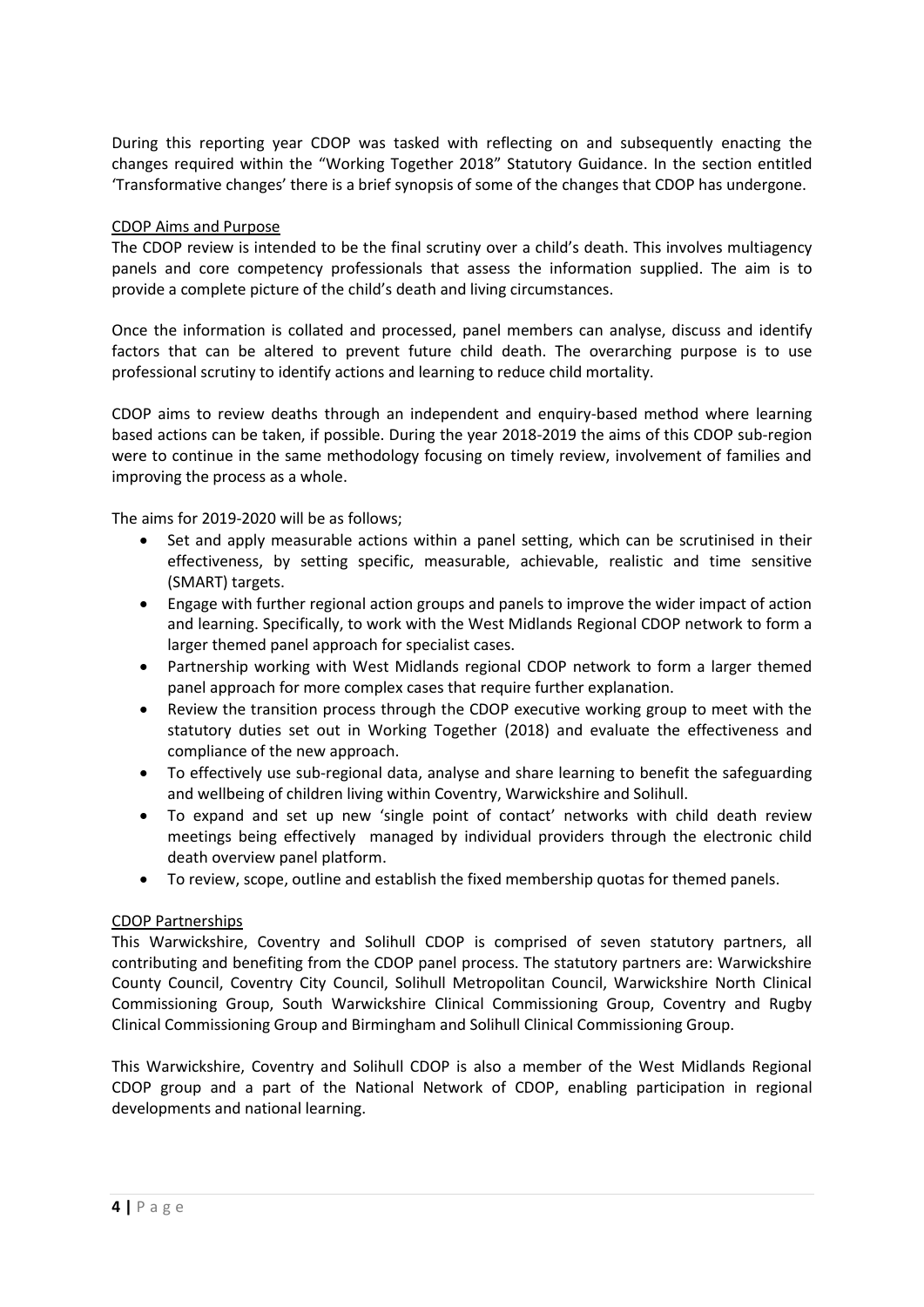# Transformative Changes

In this CDOP year a full scoping of existing processes and services was undertaken by Coventry, Solihull and Warwickshire CDOP. This scoping involved examining compliance of CDOP with the old Working Together 2015 and then a gap analysis of the new guidance in Working Together 2018. From this analysis CDOP identified the actions needed to implement the new guidance and set a timescale for the implementation. When the changes were decided CDOP Coventry, Solihull and Warwickshire set itself 3 main overriding outcomes:

- To deliver high quality panels that recognises the need to support families who have been bereaved, are compliant with National guidance and focus on learning from cases.
- To increase the output of learning from cases and implement effective change.
- To establish networks of accountable and dedicated professionals to show rigour and quality within the child death review process.

During this reporting year CDOP worked closely with its statutory partners to examine the new roles that were required in Working Together 2018 and how all partners should be involved. A working group was established, to develop new arrangements in the region. This CDOP has adopted and published its new arrangements within the statutory timescale. Access to this CDOP's strategic change can be found at: [https://www.warwickshirenorthccg.nhs.uk/mf.ashx?ID=37a674de-606b-](https://www.warwickshirenorthccg.nhs.uk/mf.ashx?ID=37a674de-606b-4784-baa4-bbc25332ceae)[4784-baa4-bbc25332ceae](https://www.warwickshirenorthccg.nhs.uk/mf.ashx?ID=37a674de-606b-4784-baa4-bbc25332ceae)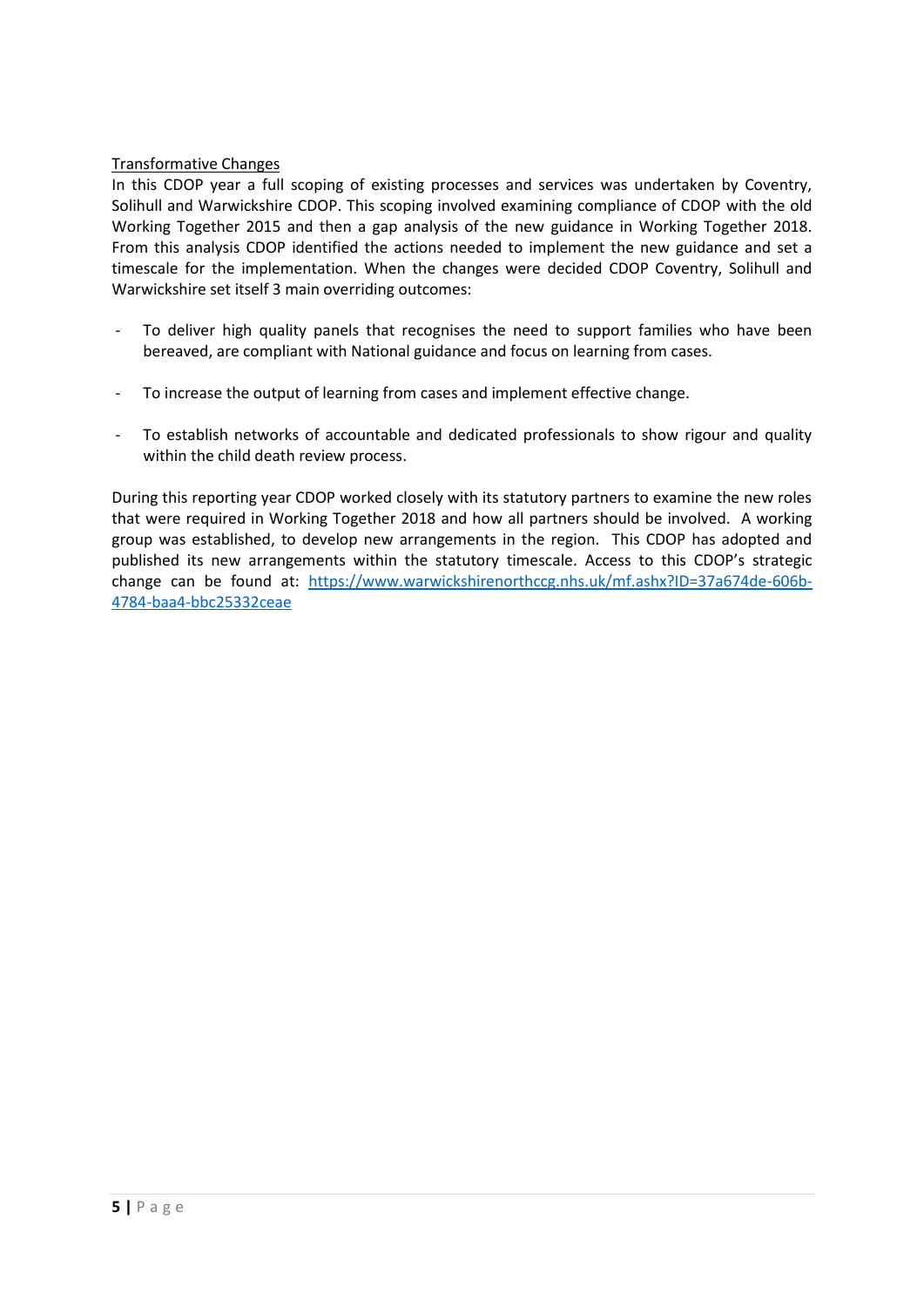## **1. Annual Overview**

## 1.1. Number of panels and reviews

A total of 13 panels were held across Coventry, Solihull and Warwickshire during 2018-19 in which 55 deaths were reviewed as summarised in the table below. Of these 55 deaths reviewed, 20 (36.4%) were assessed as having modifiable factors. This proportion was higher in Solihull (70%), although there were smaller numbers in total. None of the child deaths reviewed by Warwickshire, Coventry and Solihull CDOP in this year, were recommended for a serious case review.

| Area         | Panels held<br>Deaths reviewed |    | Modifiable<br>factors<br>identified (%) |
|--------------|--------------------------------|----|-----------------------------------------|
| Coventry     |                                | 26 | 9(35%)                                  |
| Solihull     |                                | 10 | 7 (70%)                                 |
| Warwickshire |                                | 19 | 4 (21%)                                 |
| Total        | 13                             | 55 | 20 (36%)                                |

*Table 1 CWS CDOP Report 2018-2019*

## 1.2. The Timing of Reviews

When looking at reviews where modifiable factors were identified, there was a higher proportion of children whose deaths had occurred prior to the period of review (i.e. 01 April 2018 to 31 March 2019,). The main reasons for this disparity is that for a case to be brought to panel all prior processes including investigations need to be completed. In many of the cases that were brought at a later date, i.e. in years prior to this period of review, there were significant investigations or processes. In cases where there are significant investigations, there is a much higher chance that modifiable factors will be identified.



#### *Figure 1 CWS CDOP Report 2018-2019*

When looking at how long after death the review was completed, 50% of deaths assessed as having modifiable factors occurred over a year before the review was completed compared to 34% without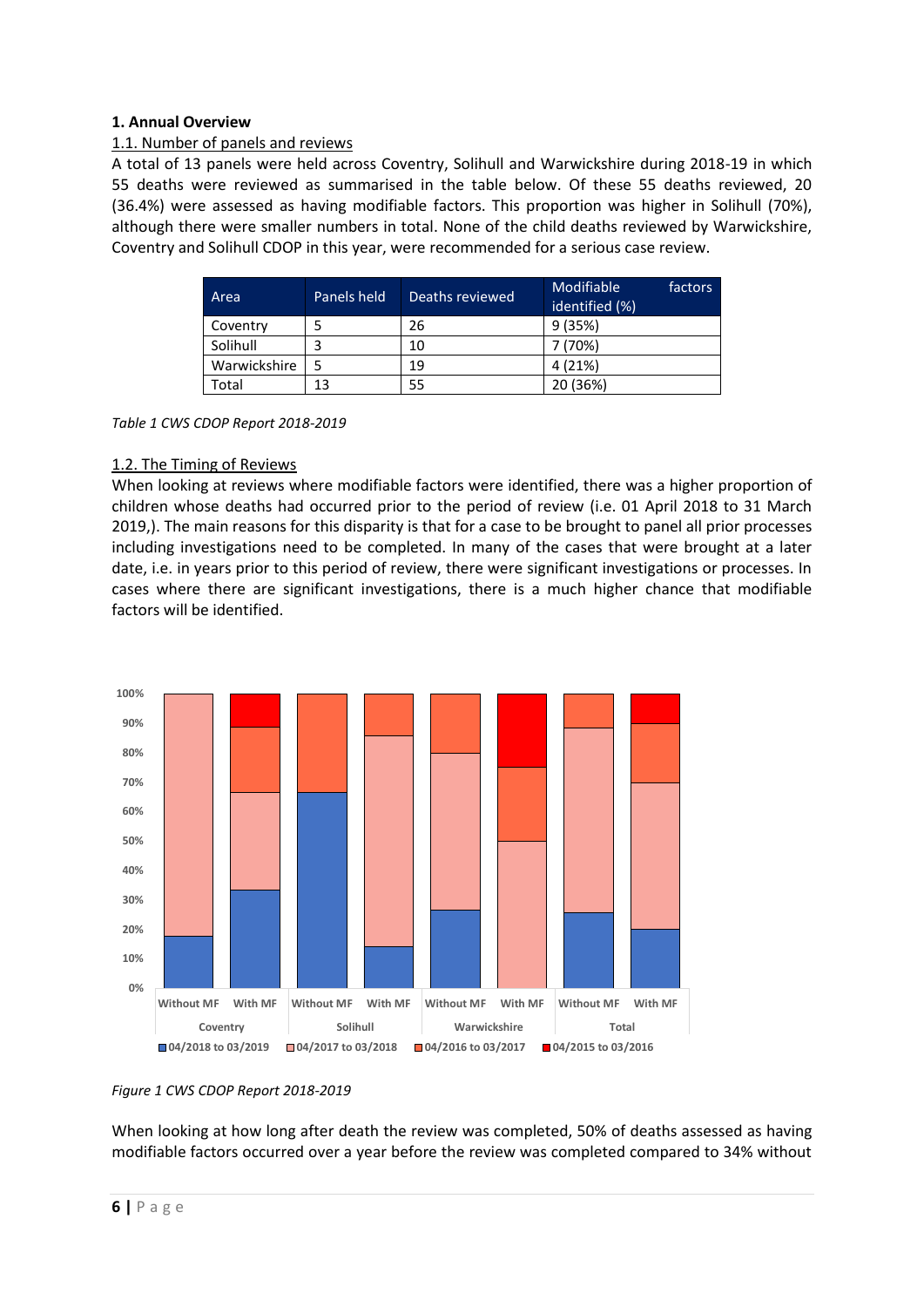modifiable factors. It should be noted that reviews of two deaths in Warwickshire and one death in Solihull could not rule out the possibility of modifiable factors.



*Figure 2 CWS CDOP Report 2018-2019*

A total of 82 deaths were reported as having an ongoing review on 31 March 2019 across the area (27 in Coventry, 9 in Solihull and 43 in Warwickshire). The majority of these deaths (91%) occurred in the same period as the current review (01 April 2018 to 31 March 2019). One death occurring in the period between 01 April 2015 to 31 March 2016 has not yet been reviewed at CDOP.

In 2018/19, there were no deaths discussed or subsequently reviewed where the child was not normally resident in the area.

CDOP reviews deaths when all of the investigatory processes have been completed. In the majority of deaths awaiting a review for nine months or over, there was a requirement to await the cases investigatory stage completion prior to panel.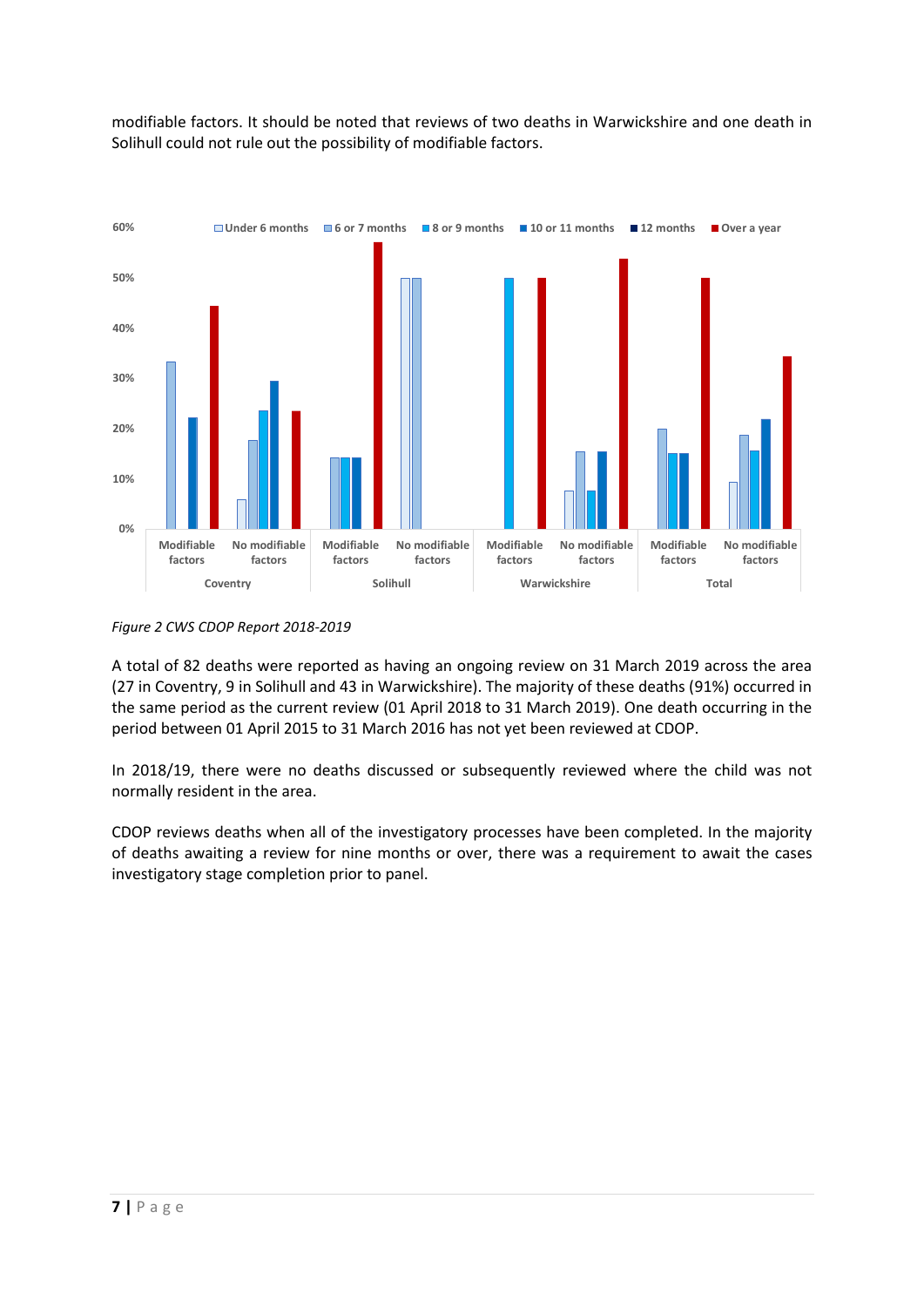# **2. Demographic Data Analysis**

# 2.1. Age

48% of all deaths reviewed during 2018-19 occurred in under one year olds: 27% occurred in the neonatal period (<28 days old) and 21% occurred after the neonatal period (28-364 days). In deaths reviewed with modifiable factors, there was a more even split between age groups (25% neonatal <28 days and 30% between 28 days and 364 days), while in deaths without modifiable factors there was a higher proportion occurring in the neonatal period (28% vs. 16%).

Deaths in 1-4 year olds accounted for 23% of those reviewed and deaths in 5-9 year olds for 15% of all deaths reviewed. In these age groups, there was a higher proportion of deaths where no modifiable factors were identified (44%) compared to those with modifiable factors (30%).

Of the 12 deaths in the age range of 1-4 years old, 2 were found to have modifiable factors and 6 had no modifiable factors. In the 15-17 year old age range those with modifiable and non-modifiable factors were evenly split with 3 deaths in each group.

For Solihull and Warwickshire, the majority of deaths with no modifiable factors were in <28d olds whereas in Coventry it was 1-4-year olds, though generally the deaths were more evenly distributed. For deaths where modifiable factors were identified, in Coventry the majority were in 28-364d olds, while in Solihull and Warwickshire it varied (although numbers are small).

| Age at death (%)   |             |                                         |          |               |               |         |  |
|--------------------|-------------|-----------------------------------------|----------|---------------|---------------|---------|--|
|                    | $0-27$ days | 28-364 days<br>$1-4$ years<br>5-9 years |          | $10-14$ years | $15-17$ years |         |  |
| With<br>modifiable | 5(25%)      | 6 (30%)                                 | 4 (20%)  | 2(10%)        | $0(0\%)$      | 3(15%)  |  |
| factors            |             |                                         |          |               |               |         |  |
| Without            | 9(28%)      | 5(16%)                                  | 8 (25%)  | 6 (19%)       | 1 (3%)        | 3(9%)   |  |
| modifiable factors |             |                                         |          |               |               |         |  |
| Total              | 14 (27%)    | 11 (21%)                                | 12 (23%) | 8 (15%)       | 1(2%)         | 6 (12%) |  |

*Table 2 CWS CDOP Report 2018-2019*

#### 2.2. Gender

Of the 55 deaths reviewed, 20 were male, 32 were female and 3 were gender unidentifiable<sup>2</sup>. The proportion by gender was fairly consistent throughout the localities in which the cases were reviewed.

# 2.3. Ethnicity

In total, 62% of deaths were reported to be in White children (44% English/Welsh/Scottish/Northern Irish/British and 17% White other). 15% of deaths were in Asian or Asian British children 19% of the child deaths reviewed were in Mixed/Multiple ethnicity, 13% were in Black or Black British ethnic group and 3% reported to be Other or Unknown.

This pattern was generally consistent by area accounting for the background difference in population ethnicity.

**.** 

<sup>&</sup>lt;sup>2</sup> All three cases concerned extremely premature babies where the gender was not overtly apparent, and at parental *request no further investigation/identification was undertaken. Cases such as these may be reported to the national mortality database as gender 'unidentifiable'.*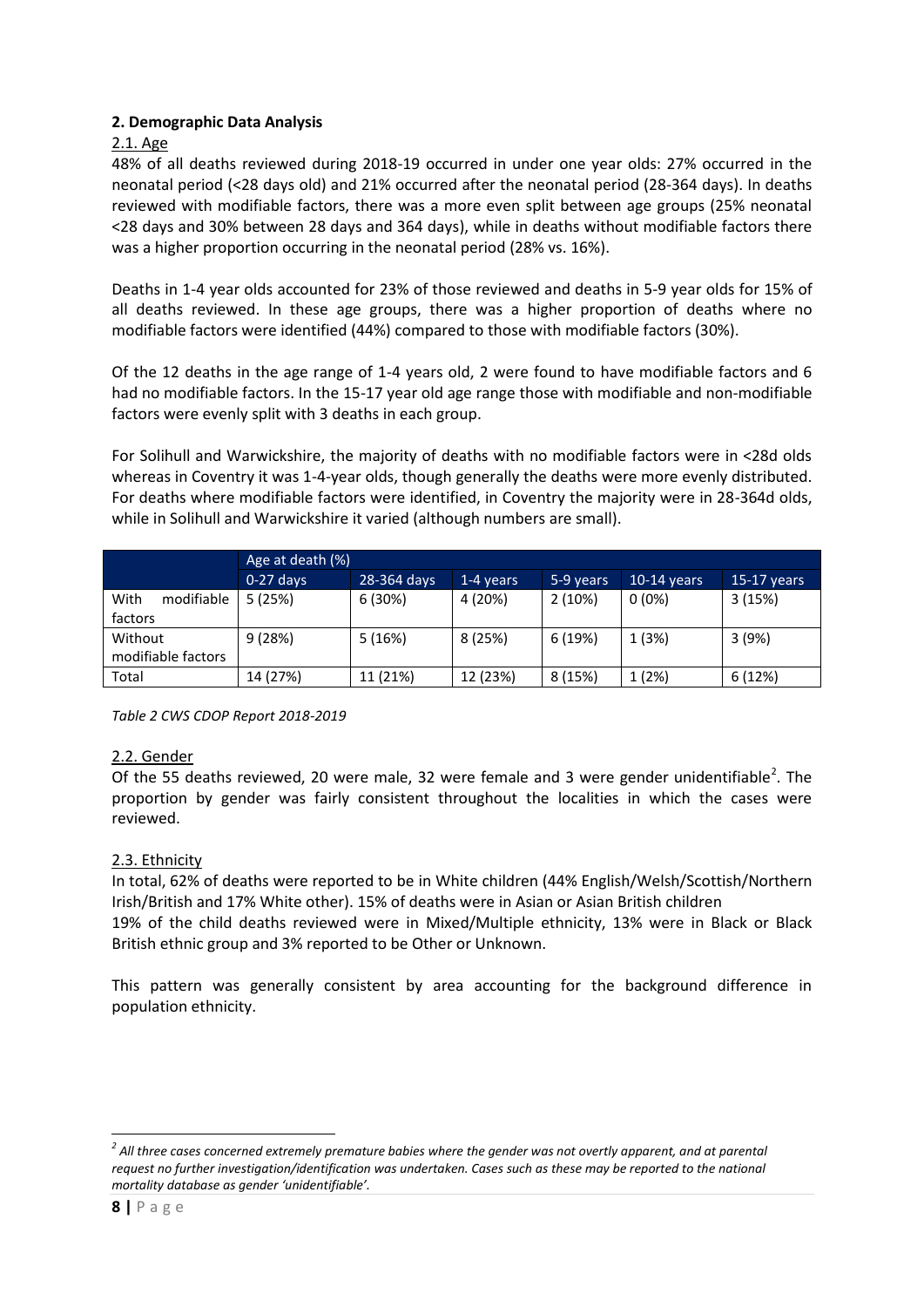

*Figure 3 CWS CDOP Report 2018-2019*

# 2.4. Vulnerability Status

Across all 55 reviews completed, none of the cases were seeking asylum at the time of death. No children were subject to a child protection plan at the time of death or prior to their death. No children were reported to be under a statutory order either previously or at the time of death. The statutory orders that CDOP requests information about are: Police Powers of Protection

Emergency Protection Order, Interim Care Order, Care Order, Supervision Order, Residence Order, Section 20 (Children Act 1989), Antisocial behaviour order or other court order.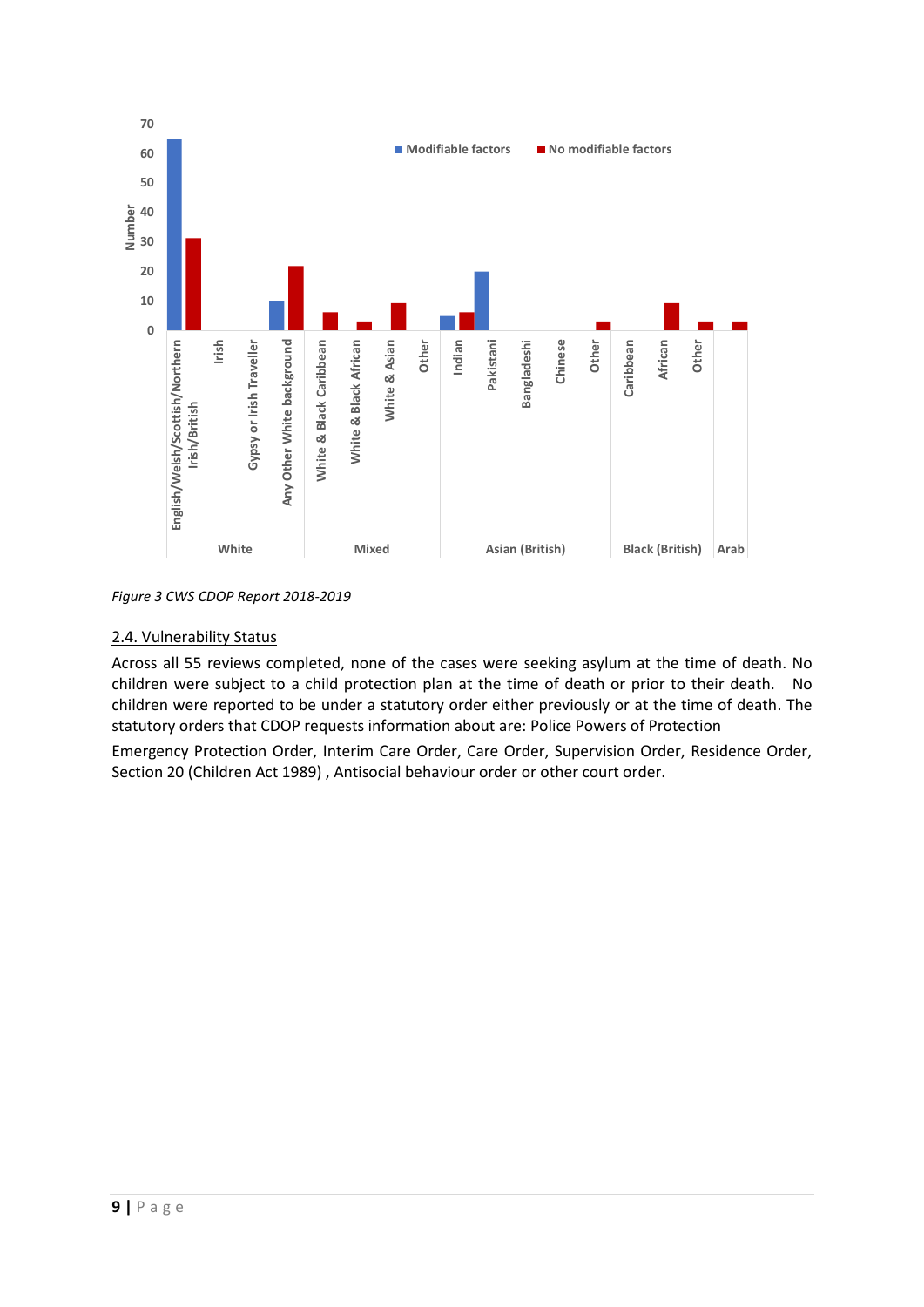## **3. Place of Death**

Across all 55 deaths reviewed, 67% had Acute Hospital recorded as the location at the time of the event/condition which led to the death. 25% were in a neonatal unit, paediatric intensive care unit or a paediatric ward while 42% were in another location in the hospital (including delivery suites, labour wards and transplant units). There were fairly equal proportions of deaths with modifiable factors and deaths with no modifiable factors throughout the aforementioned locations. Of deaths occurring in Acute Hospital, a higher percentage were found to have no modifiable factors (72%). Children who died in other places were more likely to have modifiable factors identified (60%).

21% of reviews recorded the home of normal residence as the place of death, 25% of these deaths were recorded with modifiable factors compared to 19% of deaths with no modifiable factors.

10% of deaths were recorded in a public place including roads, railways, parks, restaurants and beaches. 15% of these deaths had modifiable factors compared to 6% of deaths with no modifiable factors.

The remaining 2% of total deaths occurred in a private residence other than the home of normal residence and had no modifiable factors.



*Figure 4 CWS CDOP Report 2018-2019*

A similar distribution of location of death was reported in Coventry, Solihull and Warwickshire.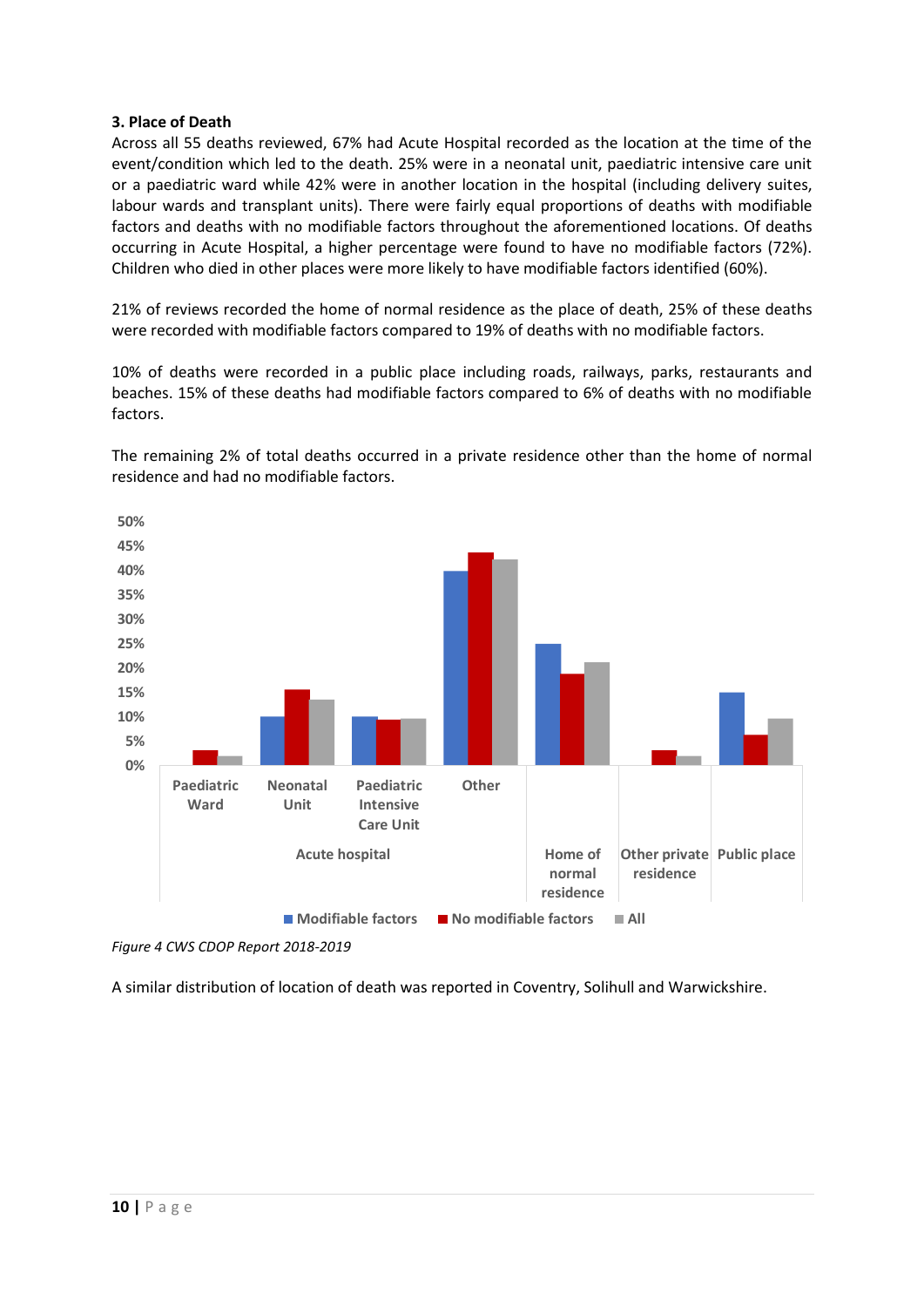# **4. Generic Themes Across the Sub-Region**

## 4.1. Category of death

Figure 5 below shows the categories of death for the CDOP cases for the period  $1<sup>st</sup>$  April 2018 to 31 $<sup>st</sup>$ </sup> of March 2019, while the text below examines the relationship between the modifiable/nonmodifiable factors and the category of death.





#### *4.1.1. Chromosomal, genetic and congenital anomalies*

Across all deaths reviewed, the majority were categorised as chromosomal, genetic and congenital anomalies (31%), with a higher proportion in deaths with no modifiable factors (34%) than in deaths with modifiable factors (25%). Modifiable factors identified were two cases of consanguinity and a single case with modifiable factors related to service provision factors. This resulted in panel recommending that the family was referred for genetic counselling.

# *4.1.2. Perinatal/neonatal event*

A total of nine deaths categorised as a perinatal/neonatal event were reviewed across the subregion in 2018/19 (17 %). Of the three deaths reviewed where modifiable factors were identified, the key factors were a late booking of pregnancy, maternal or household smoking, drugs and/or alcohol abuse, mental health issues and domestic violence.

# *4.1.3. Trauma and other external factors*

Nine of the deaths reviewed across the sub region were a result of trauma and other external factors. This category had the highest ratio of modifiable: non-modifiable death factors. Out of the five modifiable death factors, two related to road traffic accidents, two were linked to unsafe sleeping arrangements and one was linked to a sudden and unascertained illness.

The modifiable factors identified in the cases involving unsafe sleeping arrangements related to issues of co-sleeping and non-recommended modifications made to travel cots. One of the road traffic accidents occurred during the commission of a crime and had modifiable safeguarding factors; the other identified modifiable factors related to the working agreements of bus drivers. Actions taken for these cases were: raising workplace health awareness, sharing national learning about travel cots and developing a road traffic SUDC protocol.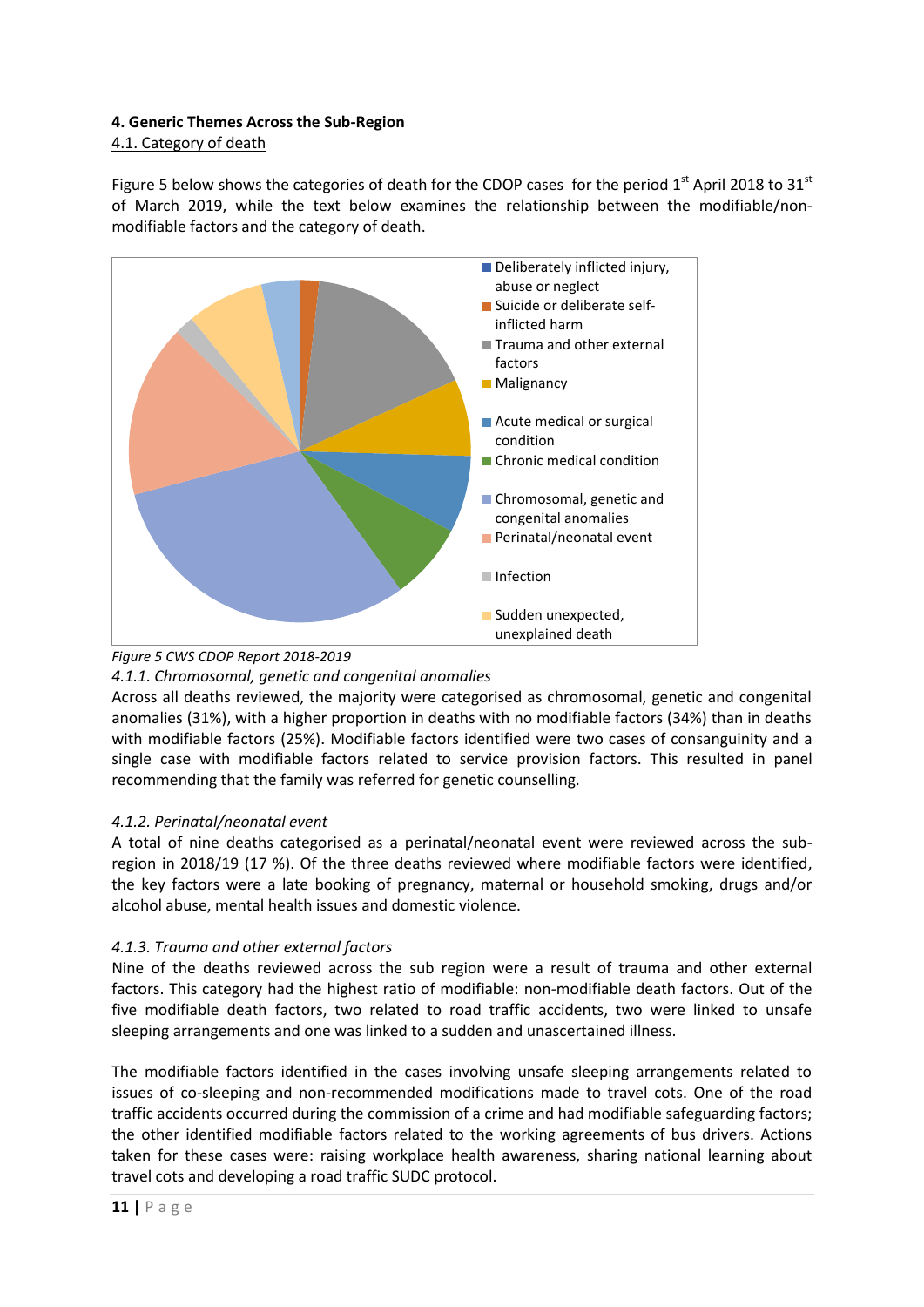## *4.1.4. Acute medical/surgical condition*

Of the four deaths reviewed that resulted from an acute medical or surgical condition, two had modifiable factors linked to smoking within the household. There were other factors reported relating to domestic violence and/or mental health challenges. These factors were present and modifiable, but did not directly contribute to the death.

## *4.1.5. Chronic medical condition*

Of the four deaths resulting from a chronic medical condition, one had maternal smoking as a modifiable factor. The other deaths were concluded to be non-modifiable. These factors were present and modifiable, but did not directly contribute to the death.

## *4.1.6. Malignancy*

Of the four deaths reviewed as resulting from malignancy, one modifiable factor related to expert learning in diagnosis of a very rare form of cancer.

#### *4.1.7. Sudden unexpected unexplained death*

Of the four sudden unexpected deaths, two had smoking, alcohol and drug use within the family home identified as modifiable factors. Both of these deaths occurred in children below the age of two.

|                                      | Modifiable factors (%) | No modifiable factors (%) | Total (%) |
|--------------------------------------|------------------------|---------------------------|-----------|
| Chromosomal, genetic and             |                        |                           |           |
| congenital anomalies                 | 5(25%)                 | 11 (34%)                  | 16 (31%)  |
| Perinatal/neonatal event             | 3(15%)                 | 6 (19%)                   | 9(17%)    |
| Trauma and other external factors    | 4 (20%)                | 5(16%)                    | 9(17%)    |
| Acute medical or surgical condition  | 2(10%)                 | 2(6%)                     | 4 (8%)    |
| Chronic medical condition            | 1 (5%)                 | 3(9%)                     | 4(8%)     |
| Malignancy                           | 1 (5%)                 | 3(9%)                     | 4 (8%)    |
| Sudden unexpected, unexplained       |                        |                           |           |
| death                                | 2(10%)                 | 2(6%)                     | 4 (8%)    |
| Infection                            | 1(5%)                  | $0(0\%)$                  | 1(2%)     |
| Suicide or deliberate self-inflicted |                        |                           |           |
| harm                                 | 1 (5%)                 | $0(0\%)$                  | 1(2%)     |

*Table 3 CWS CDOP Report 2018-2019*

#### 4.2. Factors contributing to death

Having assessed factors in death, there is a subdivision between 'factors that are present but did not contribute to the death', ' factors that were present that may have contributed to the death' and 'factors that provide a complete explanation of the death'.

Across all deaths reviewed in 2018/19, the factors providing a "complete and sufficient explanation" for deaths reviewed were in the acute/sudden onset illness and chronic long-term illness categories.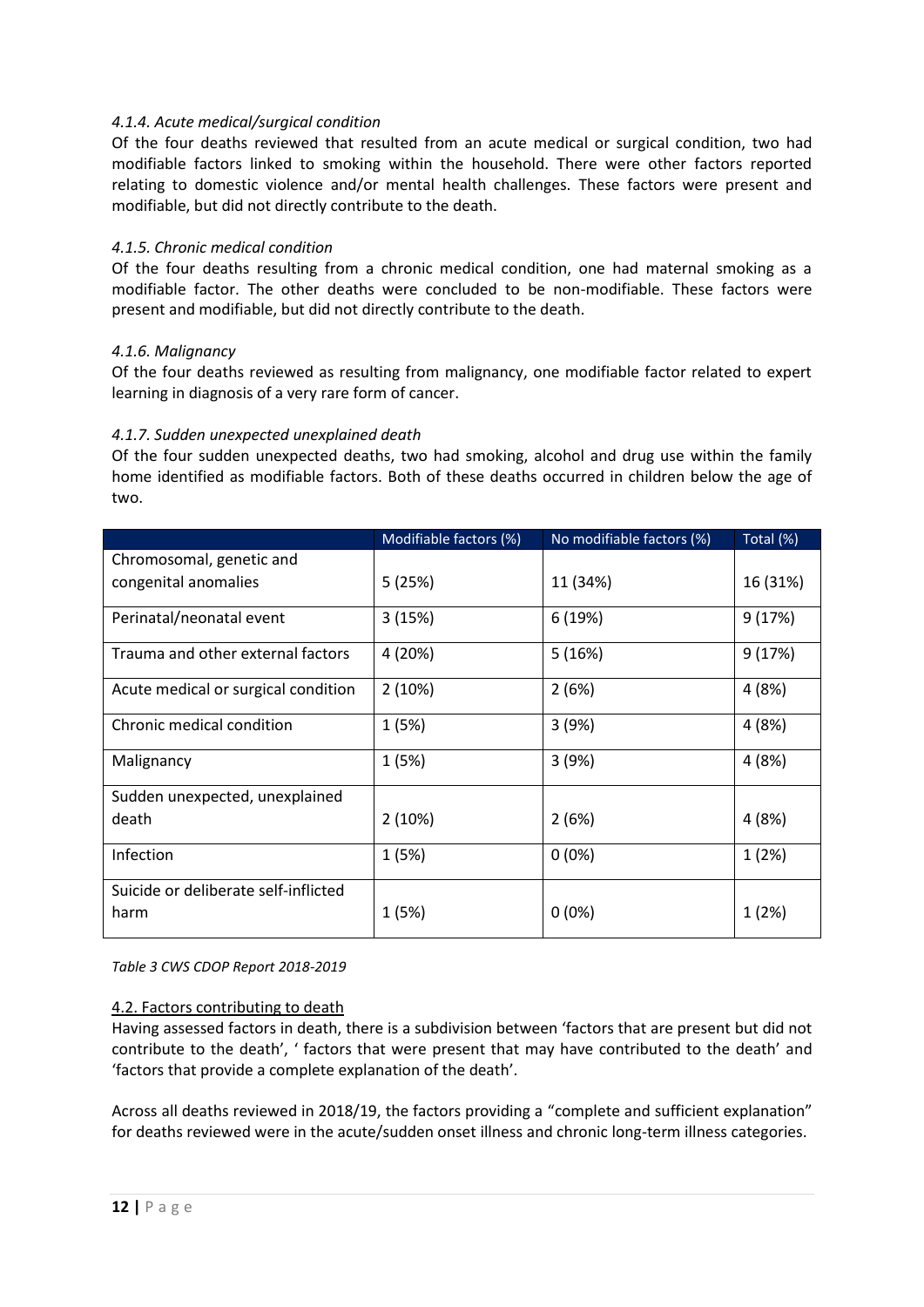

*Figure 6 CWS CDOP Report 2018-2019*

For factors which "may have contributed", the contributing factors included family and environment; of which the main factor was smoking in the household/by the mother during pregnancy. This was followed by domestic violence, alcohol/substance misuse by a parent/carer, emotional/behavioural/mental health condition in the parent/carer and acute/sudden illness.



*Figure 7 CWS CDOP Report 2018-2019*

Factors "present but unlikely to have contributed to the death", included chronic long-term illness (other than asthma or epilepsy), acute illness, and disability and impairment. A breadth of factors in death were identified, although those listed below were not found to have contributed to the deaths of the children reviewed. Acute and sudden onset factor was the greatest non-contributing factor present. This column can include illnesses in children with an underlying condition, for example chest infections within immuno-compromised children.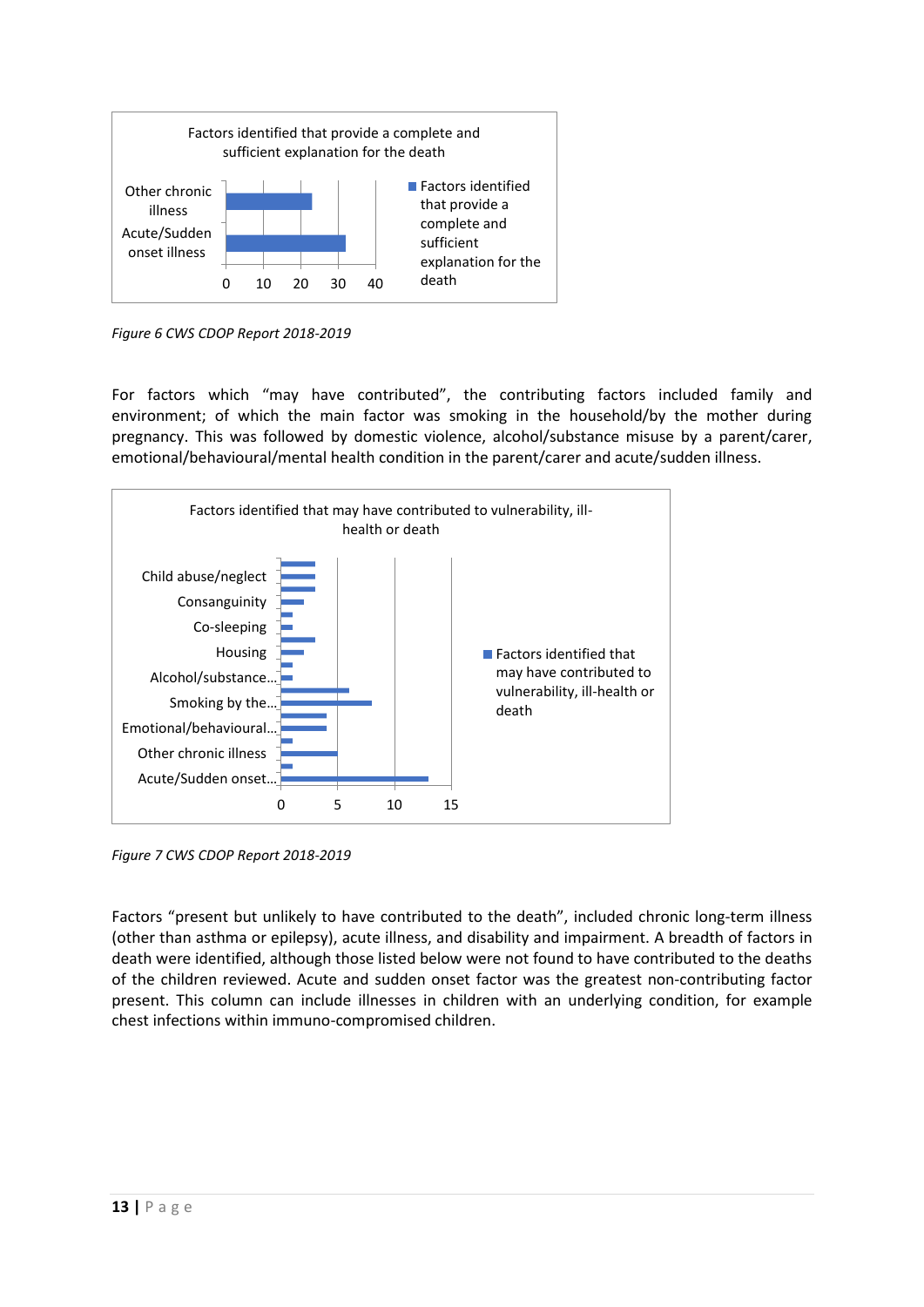

*Figure 9 CWS CDOP Report 2018-2019*

Examining the data by age group and "factors providing a complete and sufficient explanation for the death" showed that the primary factor in children aged 0-27 days old was listed as an acute cause. There was a more even split between acute and chronic long term health problems for age groups between 28 days to 17 years.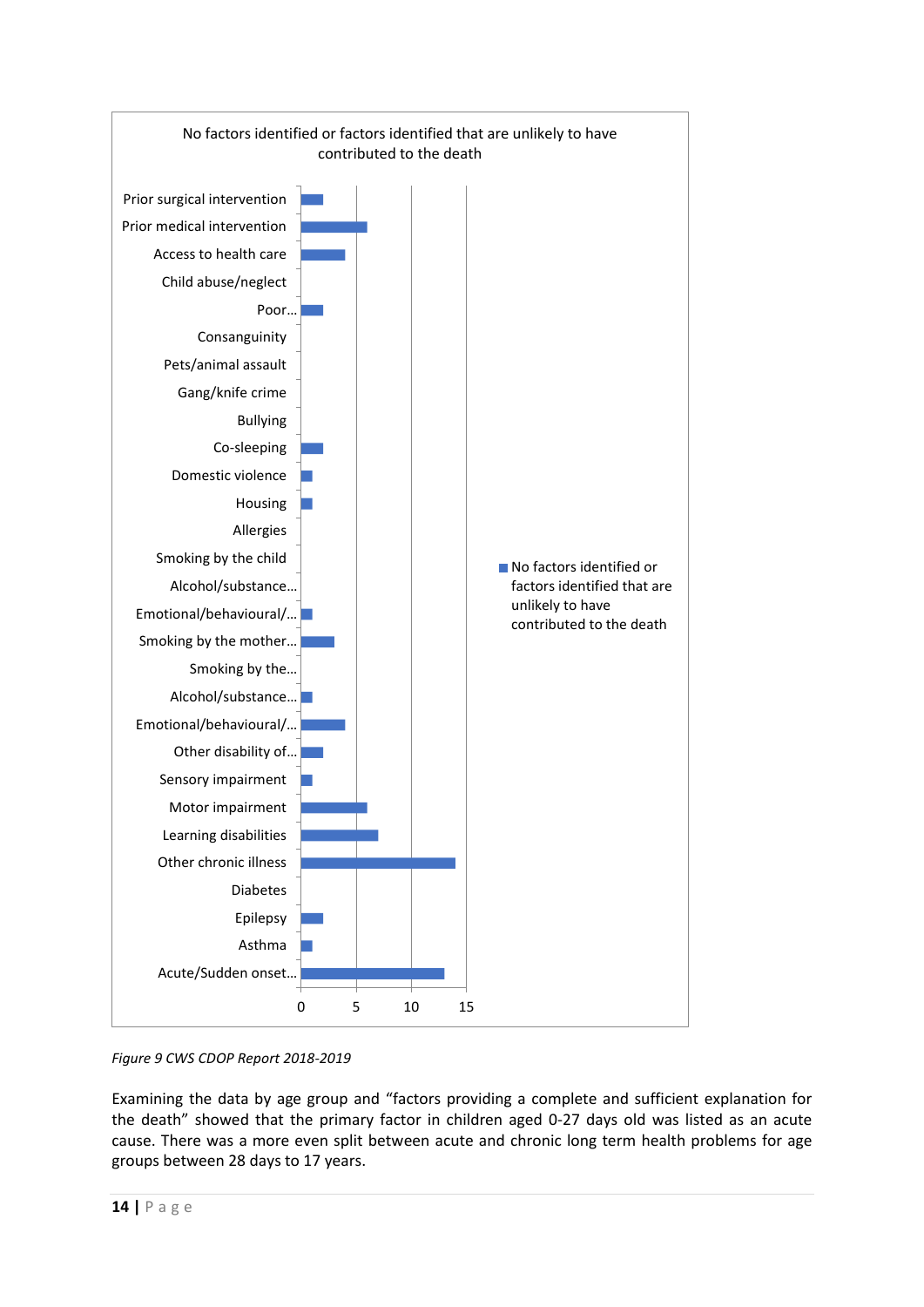

*Figure 10 CWS CDOP Report 2018-2019*

For "factors that may have contributed to the death", in children under one year old, the main identified factors were family and environment, other factors like service provision and parenting capacity were also noted. The older age groups had a number of different "factors that may have contributed to the death".



*Figure 11 CWS CDOP Report 2018-2019*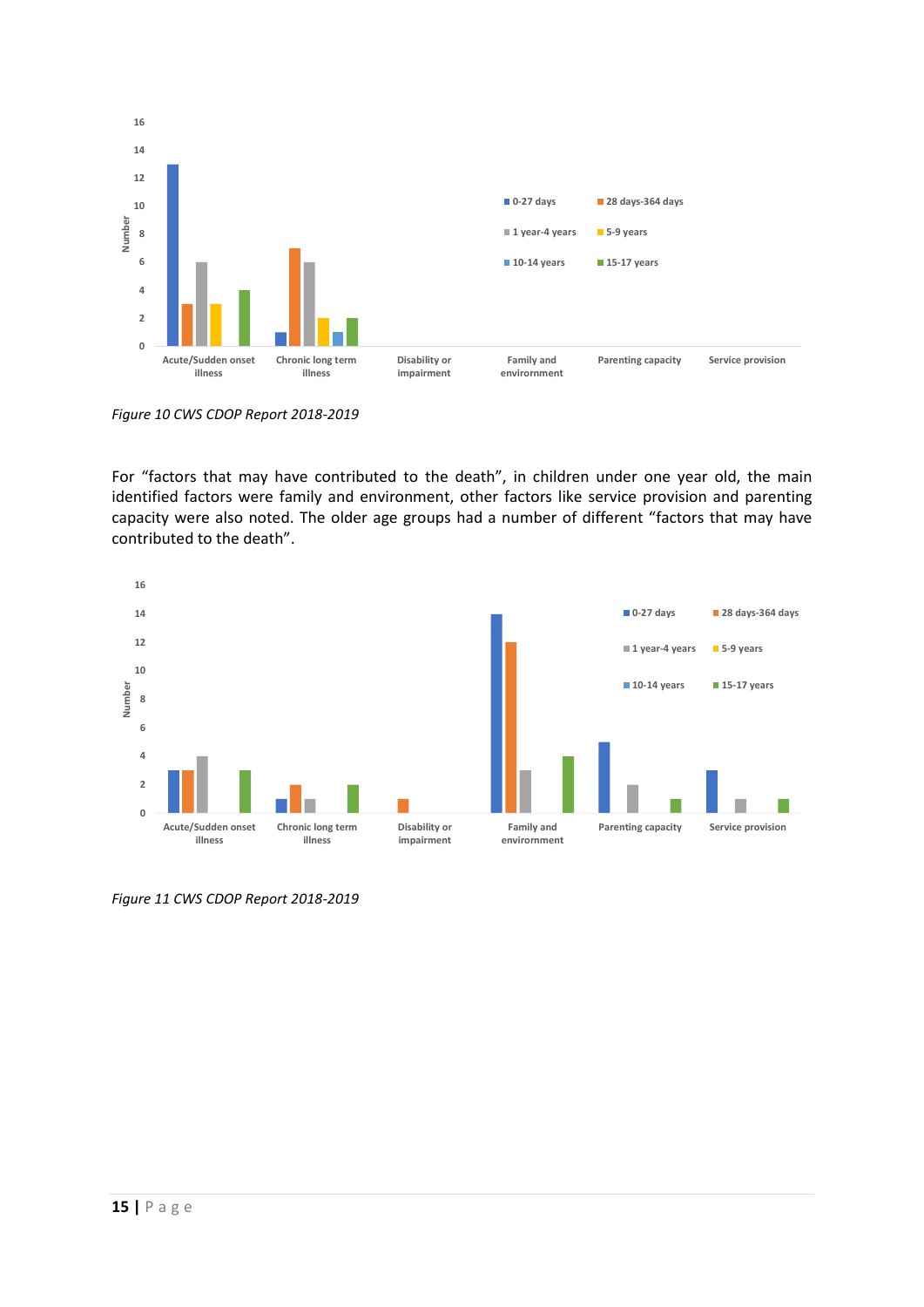# **5. Additional Information on Deaths with Modifiable Factors**

## 5.1. Deaths with modifiable factors

A total of nine deaths with modifiable factors were reviewed in Coventry during 2018/19. Two deaths with modifiable factors were reviewed in Solihull during 2018/2019. Four deaths with modifiable factors were reviewed in Warwickshire during 2018/19.

## *5.1.1. Sudden and unexpected death*

There were six sudden unexpected deaths where modifiable family and environmental factors were identified.

One child could not have a cause of death established by a post-mortem and this was recorded as unascertained. There was evidence of a number of parental actions in this case which, while not directly impacting on the death, may nevertheless have affected their parental responsiveness. These include alcohol consumption, drug use and possible drug dealing in the home, a history of domestic violence and smoking in the household. The death was referred to and discussed by the Serious Case Review sub group of the Coventry LSCB which concluded the criteria for a Serious Case Review was not met.

The second child died from an unascertained acute/sudden onset illness. Smoking in the household and issues around co-sleeping were reported factors. The parents had not followed advice from health professionals.

There was one traumatic death in a child in which modifiable factors were identified. The cause of death was a road traffic collision and the child died at the scene. There was learning around SUDIC procedures, and new SUDIC guidance around road traffic collisions were created by the West Midlands Police. There was an action for the CDOP panel to obtain a copy of this, which was shared with the developers of the upcoming West Midlands SUDC protocol.

Another death involved a child who was involved in a road traffic collision. There were no modifiable factors identified within this particular case directly linked to the death, although a number of actions linked to multi-agency services were disseminated following its review.

One child died from blunt head injuries as a result of road traffic injuries. Recommendations made by the CDOP panel included a need to raise awareness of workplace health issues locally, with a letter written to both a Member of Parliament and a bus company to draw attention to this case. The GP was also advised about appropriate communication with the Driver and Vehicle Licensing Agency in similar instances in the future.

Finally, a child died with an unascertained cause of death. A travel cot had been adapted during a period of temporary residential change. Modifiable factors identified were the arrangement of the bedding, along with a combination of the physical environment and age-related vulnerability of the infant, contributing to death. A recommendation was made by the CDOP panel to raise awareness amongst parents of young children around the dangers of modifying travel cots as this can cause an unsafe sleeping environment. The panel recommended that parents should also be made aware that travel cots should always be used following the manufacturer's instructions. The CDOP Chair wrote to the regional community nurses asking them to add the learning identified in this review to a national campaign and the learning was shared with the local safeguarding structures. Advice around the use of travel cots was also disseminated via the Warwickshire Safeguarding Children Board newsletter.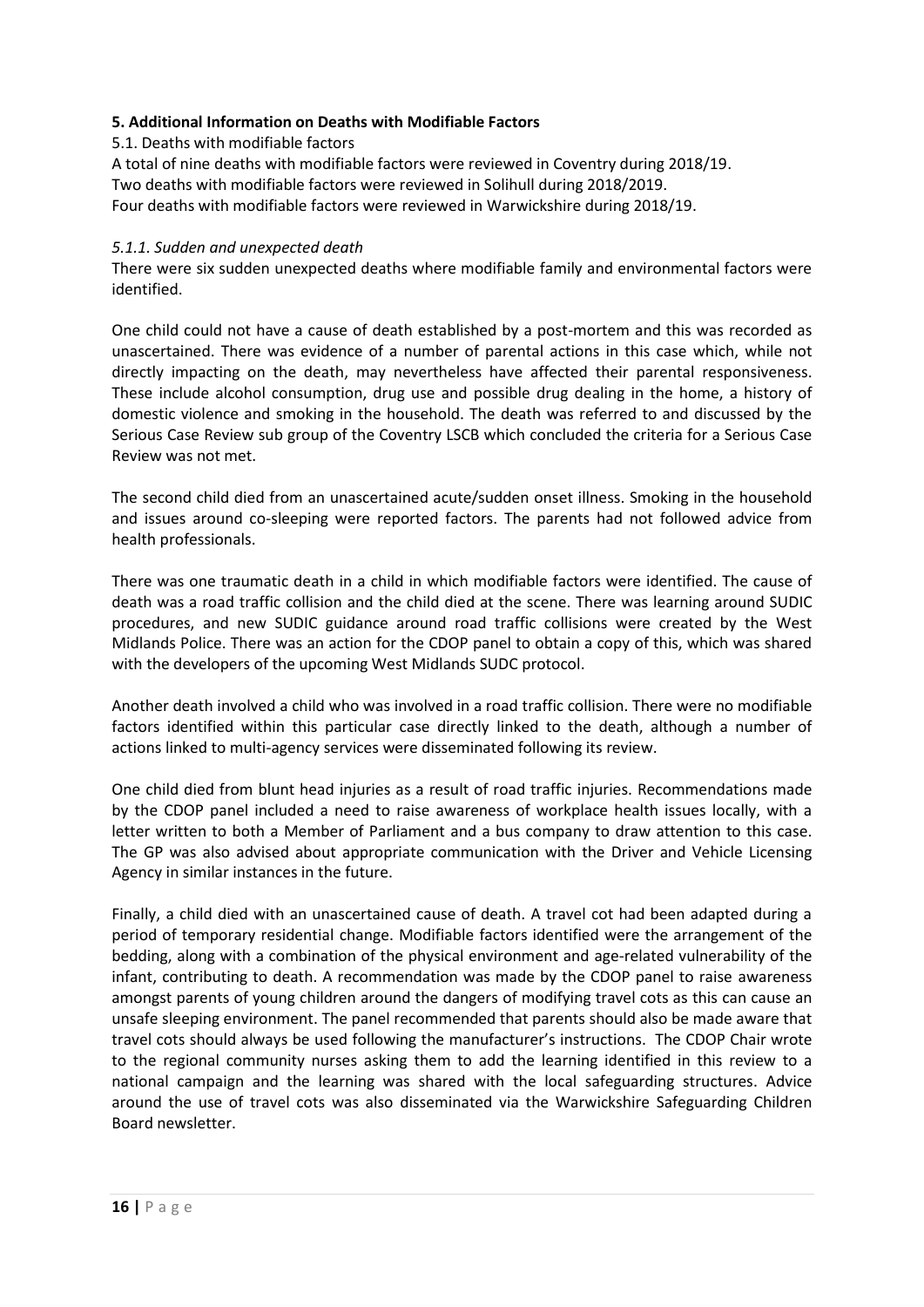## *5.1.2. Perinatal/neonatal event*

There were two perinatal/neonatal deaths with modifiable factors identified. In both cases, they resulted from acute/sudden onset illnesses and maternal smoking was reported. Both were extremely premature.

In the death of one child there were additional environmental factors recorded, including mental health factors and domestic violence reports.

The second child also died in the neonatal period following preterm labour. The mother had accessed healthcare late and was failing to attend healthcare appointments. Furthermore, there were concerns over the impact of domestic abuse. Although this was reported to be historic, there remained concerns that there was undisclosed ongoing domestic abuse.

#### *5.1.3. Infection*

There was one death resulting from infection where modifiable factors were identified. The child died after presenting at a Walk in Centre. Modifiable factors identified included access to healthcare and smoking in the household. At the CDOP panel a decision was made to feed back to the CCG the importance of the awareness of the screening process in line with the Sepsis Strategy.

#### *5.1.4. Chronic medical condition*

There were two deaths resulting from a chronic medical condition where modifiable factors were identified:

One child died as the result of a neurodegenerative disorder. Maternal smoking during pregnancy was identified as a modifiable factor although it was clearly stated that this would not have contributed to the death.

The second death was in a child who was suffering from a malignancy where modifiable factors were identified. This was a very complex, rare case with several questions raised by the parent through the CDOP process. It was noted by the review panel that in the future, parents must be supported to understand the new arrangements and the role of CDOP as this will be helpful when dealing with complex cases such as this. A review of the new literature being sent to parents was undertaken and suitability agreed. Feedback was given to parents through the use of collaborative professionals who were involved in the child's treatment; a meeting to answer questions directly was facilitated.

#### *5.1.5. Chromosomal/genetic/congenital*

There were three deaths resulting from a genetic condition where modifiable factors were identified:

The first child died following a cardiac arrest and had a congenital heart condition. The parents were reported to be consanguineous.

The second child died from a mitochondrial disease which was complicated by sepsis. The parents were identified as consanguineous. There was an action for CDOP to check if they had had genetic counselling, which was passed onto the relevant provider who confirmed that this had been offered.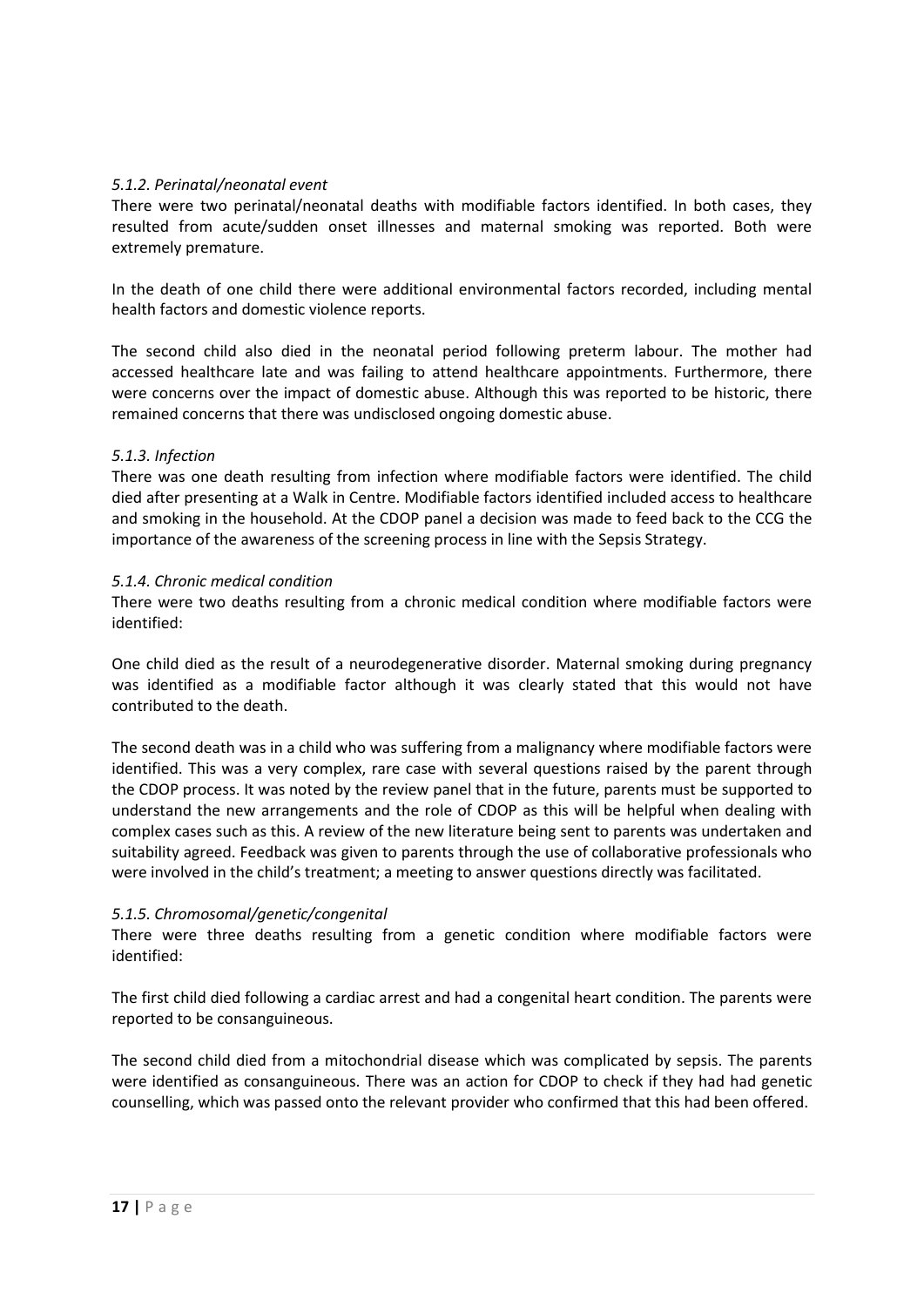The third case occurred in a child who died after being diagnosed with multiple congenital abnormalities in the antenatal period. Maternal smoking and alcohol consumption during the pregnancy were identified as modifiable factors.

## *5.1.6. Acute medical or surgical condition*

There was one death resulting from an acute medical condition where modifiable factors were identified. The child died from streptococcal pneumonia and a rare kidney condition. Smoking in the household by the mother and another relative was identified as a modifiable factor, but would not have affected the death of the child. Depression in a family member and domestic violence were also identified as factors. Again, these did not relate to either the infection or the kidney condition. There was a recommendation made by the CDOP panel to ensure clarity in the SUDIC process in initial communications between paediatricians and the police. This will be addressed in the West Midlands SUDIC protocol.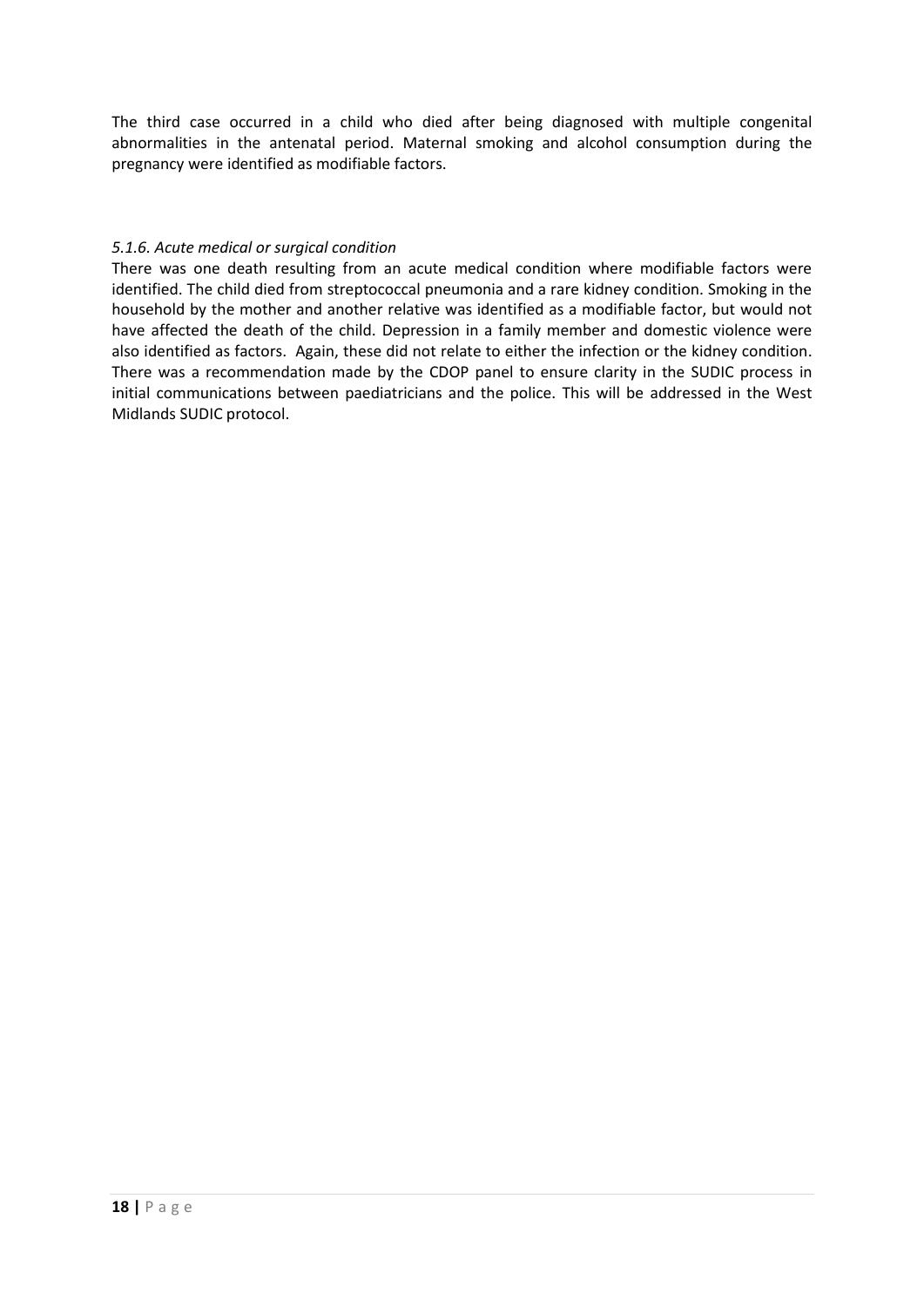# **6.0 CDOP Actions**

During this CDOP reporting year there were a total of 74 completed actions. These actions were divided into categories such as recognition, advice, change, clarity requests and extraordinary actions. Below is the overview of these actions.

#### *6.1 Recognition of good service provision*

17 letters of recognition of good service or appreciation were sent out this year to recognise the contributions to the child death process. These included thank you letters and communications to parents who contributed to the reviews of their children. Considerable recognition was given to the ambulance service, schools and community/palliative care.

## *6.2 Provision of Advice and Guidance*

14 communications and actions were performed in terms of developing and adding to the provision of advice and guidance. Of the aforementioned actions, many involved feedback on the services provided and suggestions for improvement in individual cases.

One case resulted in the development of a case study to improve midwifery training and processes. This case study was used by one of the hospitals within this CDOP area.

Shared knowledge on bereavement services and national learning/sharing was also a key action within the provision of advice and guidance provided by CDOP this year. This included sending bereavement information to parents as protocol as well as informing partners in the CDOP process of bereavement services available.

A further notable communication involved the sharing of SUDIC protocol developments and a particular focus on the developments for road traffic protocols. Clarity was also gained on the Kennedy Guidance, which allowed for better understanding on when a SUDIC rapid review may not need to be fully instigated.

Further communications included engaging with the coroner's officers serving Coventry, Warwickshire and Solihull. In addition, hospitals were supported to implement sepsis identification protocols.

#### *6.3 Recommended Change*

5 actions were undertaken regarding recommending change. The majority of these actions directly related to the protocols that are associated with rapid response to children involved in road traffic collisions and the development of a new response. This action contributes to the wider West Midlands protocol and CDOP has made recommendations. Other acts of recommended change involved amending internal death certification processes and reviewing the way child death decision-making is processed within multi-agency services.

#### *6.4 Further information*

35 actions involved the process of requesting further information. These were usually requests by panel to ensure that they had a complete picture so that their analysis of the case was complete.

It should also be noted that CDOP sends a letter to every parent of a child who dies, informing them that their child's death will be undergoing a CDOP review. This letter offers parents the opportunity to contribute to the review but also supplies them with information on the process and provides information on how to access bereavement support.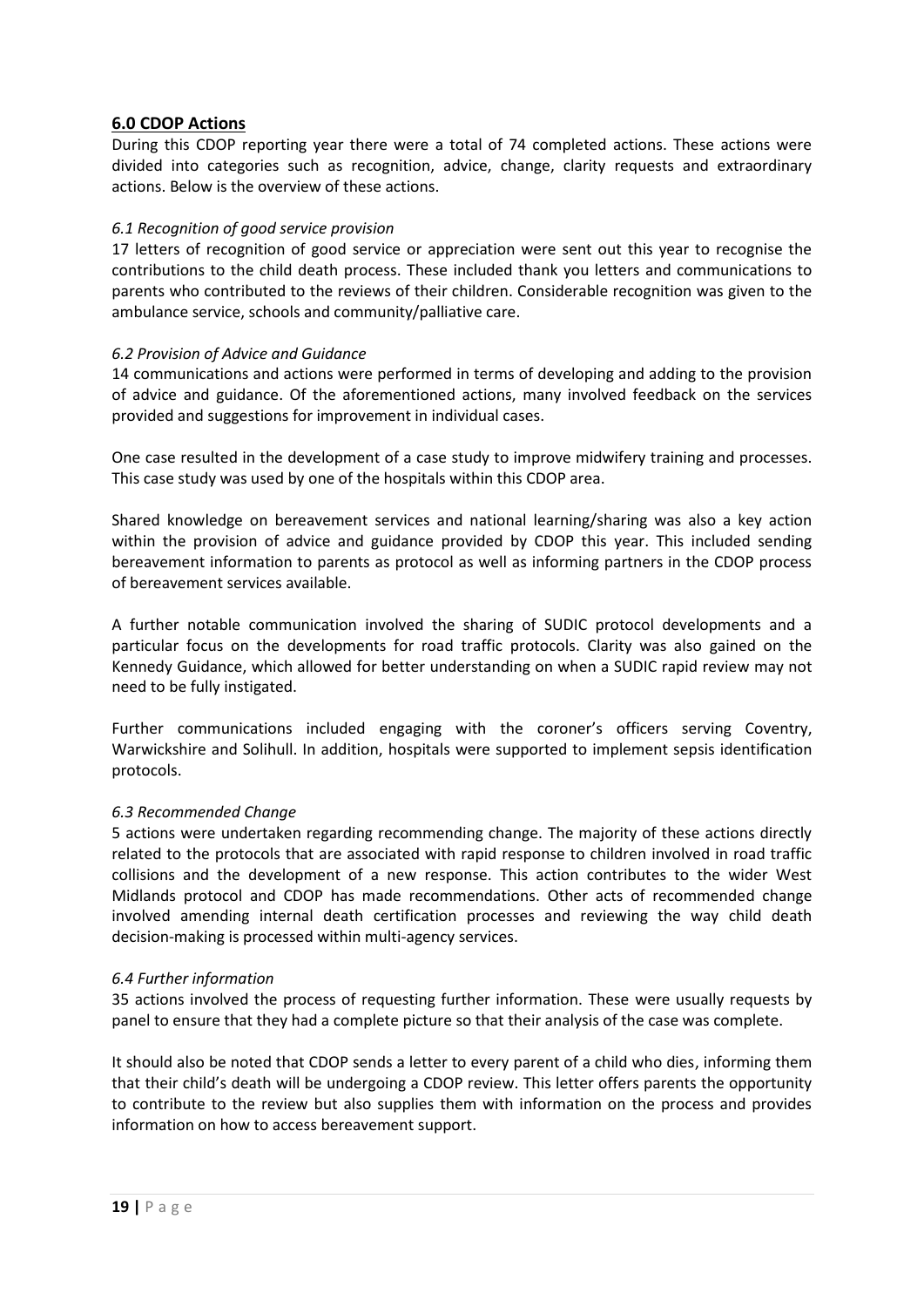## *6.5 Extraordinary Actions*

There were 3 extraordinary actions:

1) A referral to the Serious Case Review sub-committee for a case to be considered.

2) The movement of the annual reporting procedures for CDOP.

3) Publication of training to identify children at risk of mental health crisis in schools. The mental health publication also involved an article supplied to head teachers on where to obtain quality firstaid mental health training for staff in schools.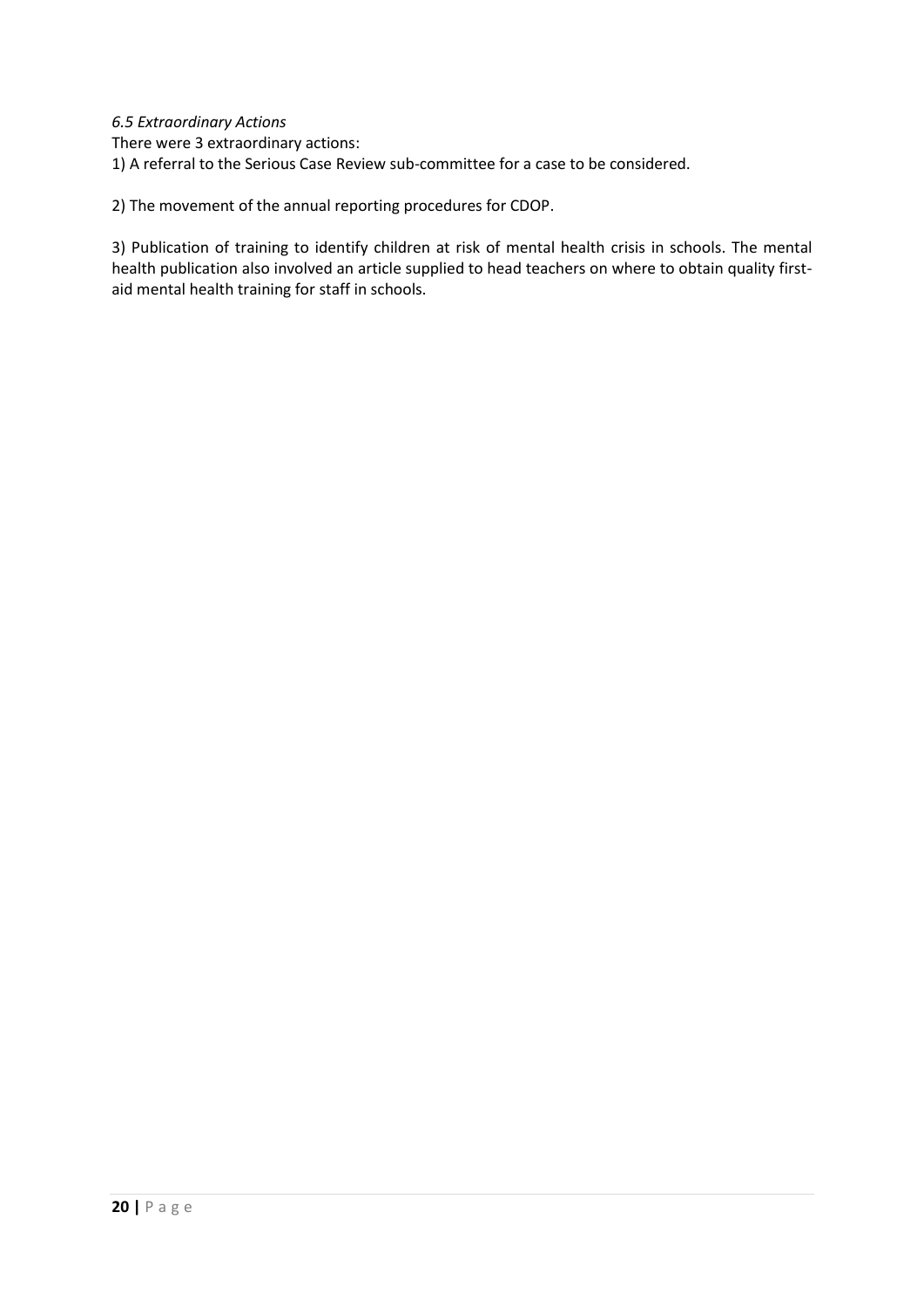# **7. CDOP Consolidated Learning**

20 of the cases CDOP reviewed had modifiable factors contributing to death. These cases with modifiable risk factors are the focus of learning from child deaths.

The most pertinent modifiable factors in neonatal and perinatal deaths were as follows:

- Maternal smoking during pregnancy or in the household with young children
- Domestic violence
- Mothers with Body Mass Indexes over 30

Within the neonatal and perinatal age group there were also modifiable factors relating to consanguinity and alcohol and drug abuse of a parental figure. Actions aiming to disseminate learning were taken with regards to these factors including:

- Correspondence with ante-natal teams regarding smoking cessation; recording smoking in pregnant mothers; and promoting referral to smoking cessation services.
- Communication with GP practices relating to the identification of and support for victims of domestic violence.
- Hospital communications regarding improving the way domestic violence questions were asked.
- A warning about modifying travel cots was also sent around the National Network of CDOPs (NNCDOP) to be distributed nationally as well as to local authority leads.

In older children, the main modifiable factors identified were:

- Modifications to the road traffic elements of the SUDIC protocol and questions regarding development and sharing of this protocol.
- Identification of sepsis in the early stages

CDOP is currently working on reviewing its SUDIC protocol.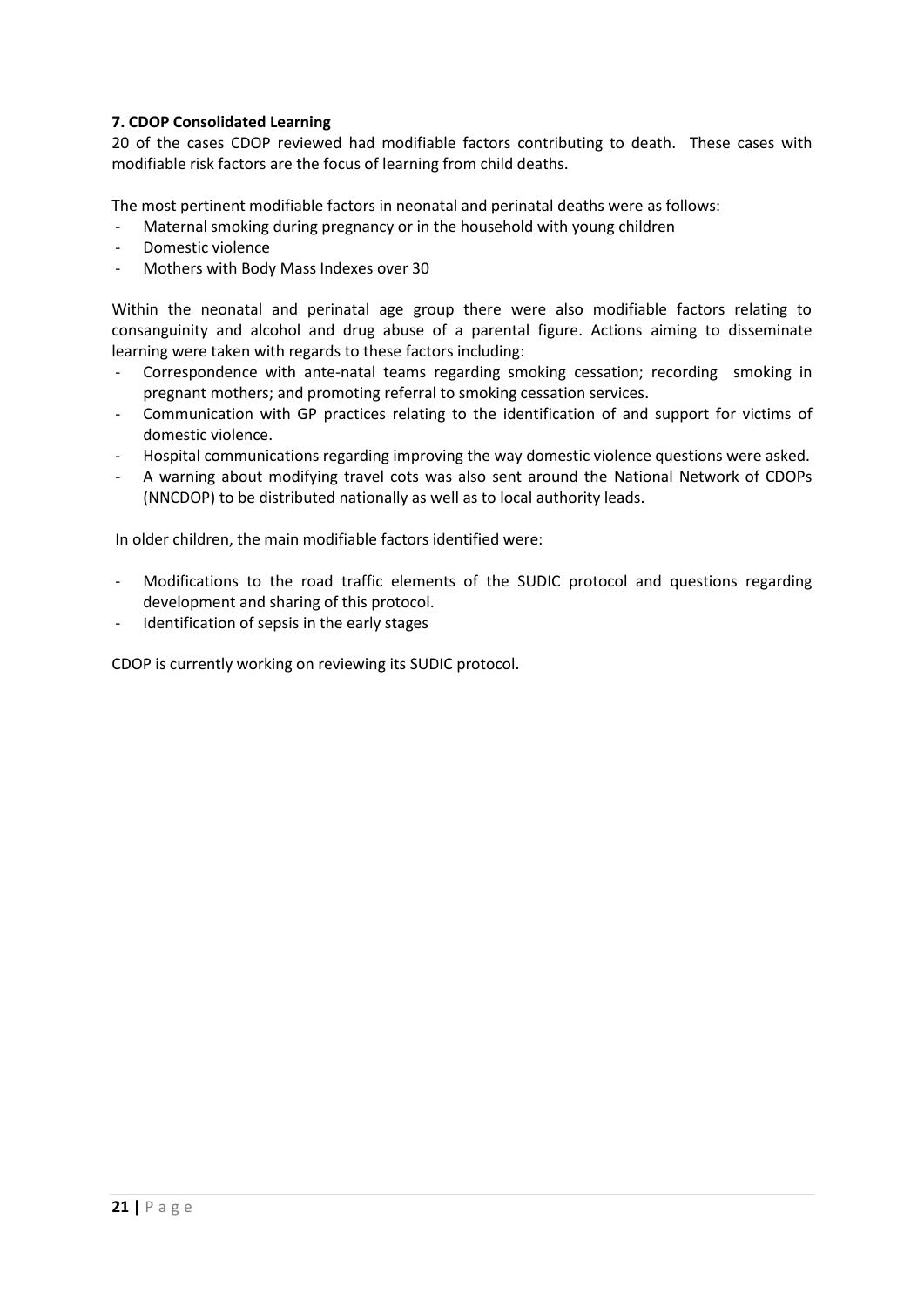#### **8. Plans for 2019-2020**

In 2019-2020, CDOP shall be continuing to put in place the new arrangements in line with both Working Together (2018) and its revisions of its operational policy. The CDOP executive working group has continued to meet on a monthly basis and the upcoming actions are as follows:

- Secure the CDOP chid death review network to ensure a smooth communication between medical reviews and CDOP reviews. This includes providing training and support to providers and working together to establish effective and compliant procedures relating to information sharing and timelines of reporting.
- Review the new method of thematic panels to assess effectiveness, burden on professionals, and compliance with the new statutory guidelines. Share this report within a discussion forum of the CDOP executive board and plan for improvement.
- Securing the arrangements of a Designated Doctor for Child Death and agreeing and establishing their role as per statutory guidance.
- To work in partnership with CCGs and partners to review the SUDIC process alongside the review of the West Midlands protocol.
- Review the compliance of CDOP with the new guidance in place and provide quarterly assurance updates to the CDOP Board.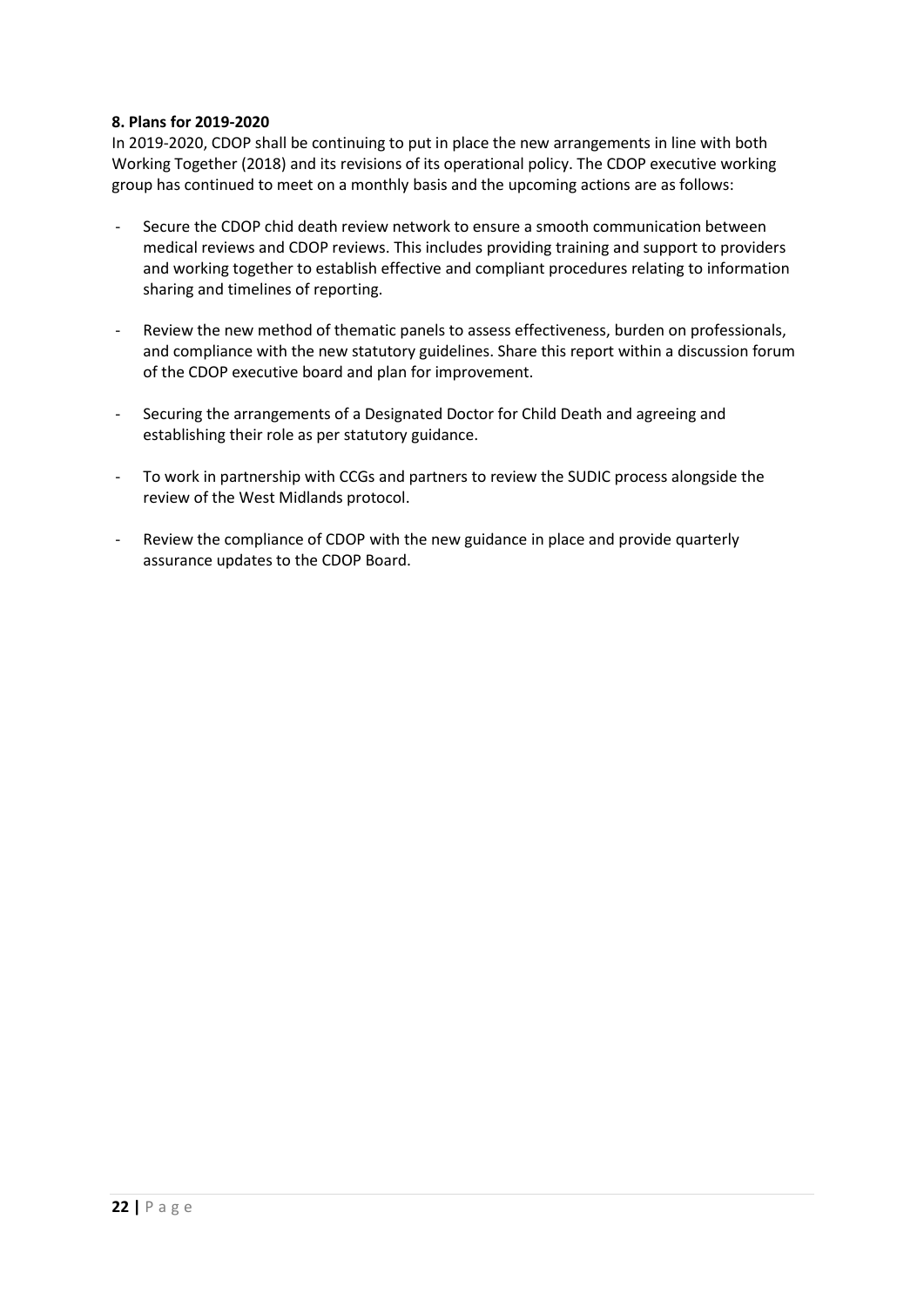# **APPENDIX Figures**

1. Demographics

## 1.1. Age

|            |               |              | <b>Coventry</b> |       |       | Solihull |                |       | Warwickshire |          |                |  |
|------------|---------------|--------------|-----------------|-------|-------|----------|----------------|-------|--------------|----------|----------------|--|
|            |               |              | MF              | No MF | Total | MF       | No MF          | Total | MF           | No MF    | Total          |  |
|            | $0-27$ days   | n            | 2               | 2     | 4     | 2        | $\overline{2}$ | 4     | 1            | 5        | 6              |  |
|            |               | %            | 22              | 12    | 15    | 29       | 100            | 44    | 25           | 38       | 35             |  |
|            |               | $\mathsf{n}$ | 5               | 4     | 9     | $\Omega$ | 0              | 0     | 1            | 1        | $\overline{2}$ |  |
|            | 28-364 days   | %            | 56              | 24    | 35    | $\Omega$ | $\mathbf 0$    | 0     | 25           | 8        | 12             |  |
|            | 1-4 years     | n            | 1               | 6     | 7     | 2        | 0              | 2     | 1            | 2        | 3              |  |
|            |               | %            | 11              | 35    | 27    | 29       | $\mathbf 0$    | 22    | 25           | 15       | 18             |  |
|            | $5-9$ years   | $\mathsf{n}$ | 1               | 4     | 5     | 0        | 0              | 0     | 1            | 2        | 3              |  |
| (%)        |               | %            | 11              | 24    | 19    | $\Omega$ | $\Omega$       | 0     | 25           | 15       | 18             |  |
| death      |               | $\mathsf{n}$ | 0               | 1     | 1     | 0        | 0              | 0     | $\Omega$     | 0        | 0              |  |
|            | $10-14$ years | %            | $\Omega$        | 6     | 4     | $\Omega$ | $\mathbf 0$    | 0     | $\Omega$     | $\Omega$ | $\mathbf 0$    |  |
| $\ddot{a}$ |               | $\mathsf{n}$ | $\Omega$        | 0     | 0     | 3        | 0              | 3     | 0            | 3        | 3              |  |
| Age        | $15-17$ years | %            | 0               | 0     | 0     | 43       | 0              | 33    | 0            | 23       | 18             |  |

*Table 4 CWS CDOP Report 2018-2019*

# 1.2. Gender

|      |                       | Coventry |       |       | Solihull |           |       | Warwickshire |       |       |  |
|------|-----------------------|----------|-------|-------|----------|-----------|-------|--------------|-------|-------|--|
|      |                       | MF       | No MF | Total | MF       | No MF     | Total | MF           | No MF | Total |  |
|      | <b>Male</b>           | ь        | 11    | 17    | 6        |           |       |              |       | 10    |  |
| ┶    | <b>Female</b>         |          | ь     | 9     |          | 0         |       |              |       |       |  |
| nder | Unknown/not stated    | 0        | 0     | 0     | 0        |           |       | υ            |       | U     |  |
| ြစ္ပ | Male/female sex ratio | 2.0      | 1.8   | 1.9   | 6.0      | <b>NA</b> | 3.5   | 3.0          | 1.2   | 1.4   |  |

*Table 5 CWS CDOP Report 2018-2019*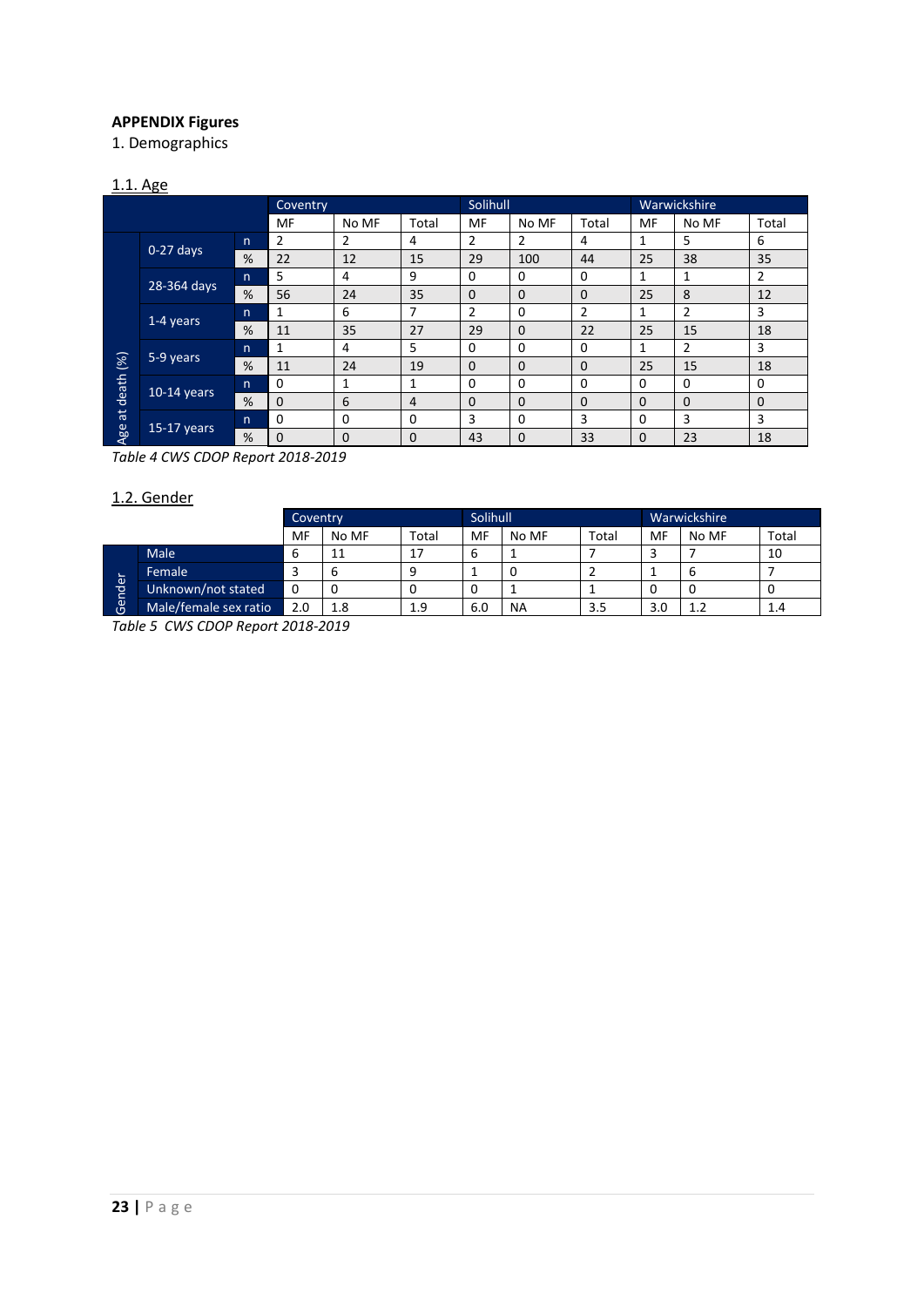



```
Figure 12 CWS CDOP Report 2018-2019
```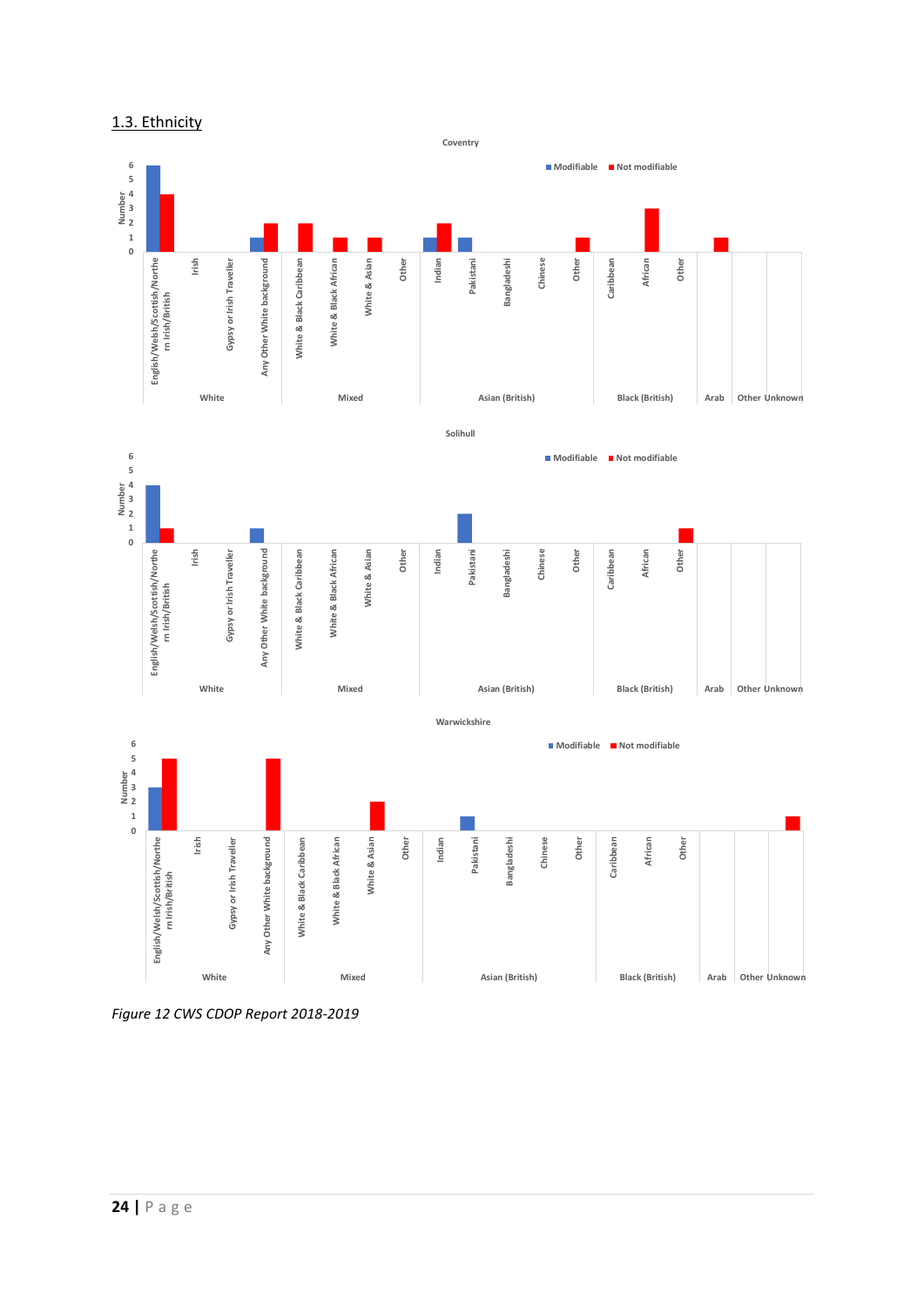#### 2. Place

|                          |                           |                                  | Coventry       |          | Solihull       |             |                | Warwickshire |
|--------------------------|---------------------------|----------------------------------|----------------|----------|----------------|-------------|----------------|--------------|
|                          |                           |                                  | <b>MF</b>      | No MF    | <b>MF</b>      | No MF       | <b>MF</b>      | No MF        |
| which                    |                           | <b>Emergency Department</b>      | 0              | 0        | 0              | 0           | $\Omega$       | 0            |
|                          |                           | <b>Paediatric Ward</b>           | 0              | 0        | 0              | $\mathbf 0$ | $\Omega$       | 1            |
|                          |                           | <b>Neonatal Unit</b>             | $\overline{2}$ | 3        | 0              | $\mathbf 0$ | 0              | 2            |
|                          | hospital                  | Paediatric Intensive Care Unit   | $\mathbf{1}$   | 3        | 1              | $\mathbf 0$ | 0              | 0            |
|                          |                           | <b>Adult Intensive Care Unit</b> | 0              | 0        | $\mathbf{0}$   | $\mathbf 0$ | 0              | 0            |
| the event/condition      | Acute                     | Other <sup>1</sup>               | 4              | 7        | $\overline{2}$ | 2           | $\mathfrak{p}$ | 5            |
|                          |                           | <b>Unknown</b>                   | $\Omega$       | 0        | $\mathbf{0}$   | 0           | $\Omega$       | 0            |
|                          | Home of normal residence  |                                  | 1              | 3        | 3              | $\mathbf 0$ | 1              | 3            |
|                          |                           | Other private residence          | $\mathbf{0}$   | 0        | 0              | $\mathbf 0$ | $\Omega$       | 1            |
| $\mathcal{L}$            | <b>Foster home</b>        |                                  | 0              | 0        | $\mathbf{0}$   | $\mathbf 0$ | $\Omega$       | 0            |
| time                     |                           | <b>Residential Care</b>          | 0              | 0        | 0              | $\mathbf 0$ | 0              | 0            |
|                          | Public place <sup>2</sup> |                                  | 1              | 1        | 1              | $\mathbf 0$ | 1              | 1            |
| the<br>death             | School                    |                                  | $\Omega$       | 0        | 0              | $\mathbf 0$ | $\Omega$       | 0            |
| $\vec{a}$                | Hospice                   |                                  | $\Omega$       | 0        | 0              | $\mathbf 0$ | 0              | 0            |
| the                      |                           | Mental health inpatient unit     | $\mathbf{0}$   | 0        | 0              | 0           | $\Omega$       | 0            |
| Location<br>$\mathbf{S}$ | Abroad                    |                                  | $\Omega$       | 0        | 0              | 0           | 0              | 0            |
| led                      | Other                     |                                  | $\Omega$       | $\Omega$ | 0              | 0           | 0              | 0            |

*Table 6 CWS CDOP Report 2018-2019*

*1 including delivery suites, labour wards, transplant units, etc. 2 including roads, railways, parks, restaurants, beaches, etc*

# 3. Category of death

|                                                 |                | Coventry |              | Solihull | Warwickshire |       |  |
|-------------------------------------------------|----------------|----------|--------------|----------|--------------|-------|--|
|                                                 | <b>MF</b>      | No MF    | <b>MF</b>    | No MF    | <b>MF</b>    | No MF |  |
| Deliberately inflicted injury, abuse or neglect | 0              | O        | 0            | 0        | 0            | 0     |  |
| Suicide or deliberate self-inflicted harm       | 0              | 0        | 1            | 0        | 0            | 0     |  |
| Trauma and other external factors               | 1              | 3        | 1            | 0        | 2            | 2     |  |
| Malignancy                                      | 0              | 1        | 1            | 0        | 0            | 2     |  |
| Acute medical or surgical condition             | 1              | 1        | 1            | 0        | 0            | 1     |  |
| Chronic medical condition                       | 1              |          | 0            | 0        | 0            | 1     |  |
| Chromosomal, genetic and congenital anomalies   | 1              | 8        | 2            | $\Omega$ | 2            | 3     |  |
| Perinatal/neonatal event                        | $\mathcal{P}$  | 2        | 1            | 2        | 0            | 2     |  |
| Infection                                       |                | 0        | 0            | 0        | 0            | 0     |  |
| Sudden unexpected, unexplained death            | $\mathfrak{p}$ | 0        | <sup>0</sup> | 0        | 0            | 2     |  |
| Unknown category                                | 0              | ი        | O            | O        | 0            | 0     |  |

*Table 7 CWS CDOP Report 2018-2019*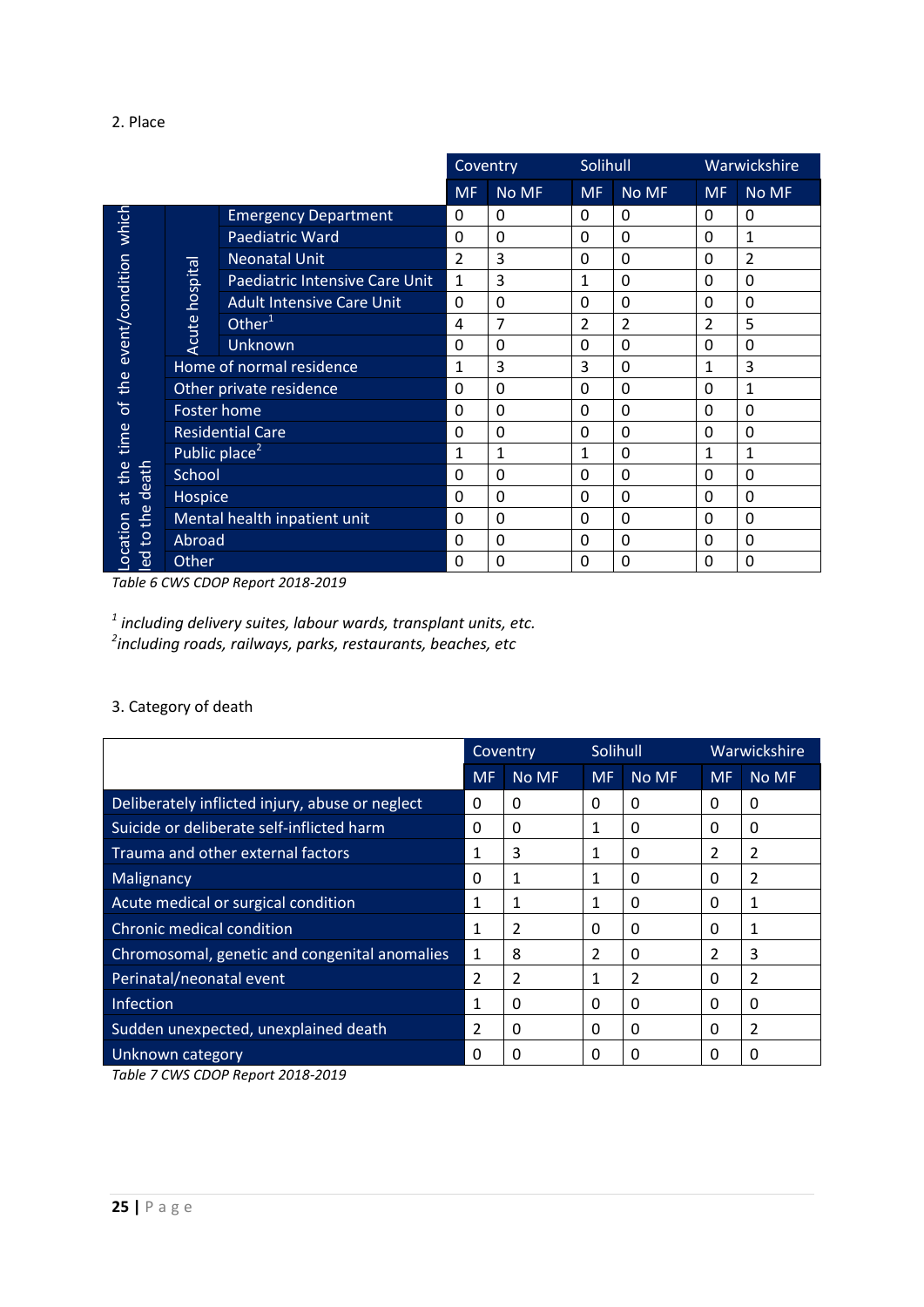#### 4. Causative event

|                                              | Coventry  |       | Solihull  |       |           | Warwickshire |
|----------------------------------------------|-----------|-------|-----------|-------|-----------|--------------|
|                                              | <b>MF</b> | No MF | <b>MF</b> | No MF | <b>MF</b> | No MF        |
| Neonatal death                               | 2         | 3     | 1         | 2     |           | 5            |
| Known life limiting condition                | 2         | 9     | 1         | 0     | 1         | 4            |
| Sudden unexpected death in infancy           | 5         | 4     | 4         | 0     | 2         | 4            |
| Road traffic accidents/collision             | 0         | 0     | 0         | 0     | 0         | 0            |
| <b>Drowning</b>                              | 0         | 0     | $\Omega$  | 0     | 0         | 0            |
| Fire and burns                               | 0         | 0     | 0         | 0     | 0         | 0            |
| Poisoning                                    | 0         | 0     | 0         | 0     | 0         | 0            |
| Other non-intentional injury/accident/trauma | $\Omega$  | 0     | 0         | 0     | 0         | $\Omega$     |
| Substance misuse                             | $\Omega$  | 0     | $\Omega$  | 0     | 0         | 0            |
| Apparent homicide                            | 0         | 0     | 0         | Ω     | 0         | 0            |
| Apparent suicide                             | 0         | 0     | $\Omega$  | 0     | 0         | 0            |
| Other                                        | $\Omega$  |       | 1         | U     | 0         | O            |

*Table 8 CWS CDOP Report 2018-2019*

# 5. Factors contributing to death

|                                                                                                                                                                                                                                                                                                                                                                                                                                                                                                                                                                                                                                                               |                                                                   |                           |                | Level of contribution to death. |                |                |                |                |                |                |
|---------------------------------------------------------------------------------------------------------------------------------------------------------------------------------------------------------------------------------------------------------------------------------------------------------------------------------------------------------------------------------------------------------------------------------------------------------------------------------------------------------------------------------------------------------------------------------------------------------------------------------------------------------------|-------------------------------------------------------------------|---------------------------|----------------|---------------------------------|----------------|----------------|----------------|----------------|----------------|----------------|
|                                                                                                                                                                                                                                                                                                                                                                                                                                                                                                                                                                                                                                                               |                                                                   |                           | Coventry       |                                 |                | Solihull       |                |                |                | Warwickshire   |
|                                                                                                                                                                                                                                                                                                                                                                                                                                                                                                                                                                                                                                                               |                                                                   | $\boldsymbol{\mathsf{x}}$ | ?              | $\checkmark$                    | $\pmb{\times}$ | <sup>2</sup>   | $\checkmark$   | $\pmb{\times}$ | <sup>?</sup>   | ✓              |
| Acute/Sudden onset illness                                                                                                                                                                                                                                                                                                                                                                                                                                                                                                                                                                                                                                    | <b>TOTAL</b>                                                      | 6                         | 5              | 11                              | 2              | 5              | 6              | 5              | 3              | 12             |
|                                                                                                                                                                                                                                                                                                                                                                                                                                                                                                                                                                                                                                                               | Asthma                                                            | $\Omega$                  | $\Omega$       | $\Omega$                        | $\Omega$       | $\mathbf{1}$   | $\Omega$       | $\mathbf{1}$   | $\Omega$       | $\Omega$       |
|                                                                                                                                                                                                                                                                                                                                                                                                                                                                                                                                                                                                                                                               | <b>Epilepsy</b>                                                   | $\mathbf{1}$              | 0              | 0                               | 0              | 0              | 0              | $\mathbf{1}$   | 0              | $\mathbf 0$    |
|                                                                                                                                                                                                                                                                                                                                                                                                                                                                                                                                                                                                                                                               | Other chronic illness                                             | 11                        | $\overline{2}$ | 8                               | $\Omega$       | 3              | $\overline{4}$ | 3              | $\Omega$       | $\overline{7}$ |
| Chronic/long term illness<br><b>TOTAL</b><br>Learning disabilities<br>Motor impairment<br>Sensory impairment<br>Disability/impairment<br>Other disability of impairment<br><b>TOTAL</b><br>Alcohol/substance misuse by a parent/carer<br>Smoking by the parent/carer in a household<br>Smoking by the mother during pregnancy<br>Emotional/behavioural/ mental health condition in the child<br>Alcohol/substance misuse by the child<br>Family and environment<br>Housing<br>Domestic violence<br>Co-sleeping<br><b>Bullying</b><br>Consanguinity<br><b>Total</b><br>Poor parenting/supervision<br>Child abuse/neglect<br>Parenting capacity<br><b>Total</b> |                                                                   |                           | $\overline{2}$ | 8                               | $\mathbf{0}$   | $\overline{4}$ | $\overline{4}$ | 5              | $\mathbf{0}$   | $\overline{7}$ |
|                                                                                                                                                                                                                                                                                                                                                                                                                                                                                                                                                                                                                                                               |                                                                   | 5                         | $\Omega$       | $\Omega$                        | 0              | $\Omega$       | 0              | $\overline{2}$ | $\Omega$       | $\mathbf 0$    |
|                                                                                                                                                                                                                                                                                                                                                                                                                                                                                                                                                                                                                                                               |                                                                   | 3                         | $\mathbf 0$    | $\Omega$                        | 0              | 0              | 0              | 3              | 0              | $\mathbf 0$    |
|                                                                                                                                                                                                                                                                                                                                                                                                                                                                                                                                                                                                                                                               |                                                                   | $\mathbf 0$               | 0              | 0                               | 0              | 0              | 0              | $\mathbf{1}$   | 0              | $\mathbf 0$    |
|                                                                                                                                                                                                                                                                                                                                                                                                                                                                                                                                                                                                                                                               |                                                                   | $\Omega$                  | $\mathbf 0$    | $\Omega$                        | 0              | $\Omega$       | $\Omega$       | $\overline{2}$ | $\mathbf{1}$   | 0              |
|                                                                                                                                                                                                                                                                                                                                                                                                                                                                                                                                                                                                                                                               |                                                                   | 8                         | $\mathbf 0$    | $\mathbf{0}$                    | $\mathbf{0}$   | $\mathbf{0}$   | $\mathbf{0}$   | 8              | $\mathbf{1}$   | $\mathbf 0$    |
|                                                                                                                                                                                                                                                                                                                                                                                                                                                                                                                                                                                                                                                               | Emotional/behavioural/mental health condition in the parent/carer | $\mathbf{1}$              | 3              | $\Omega$                        | 0              | $\mathbf{1}$   | 0              | 3              | 0              | $\mathbf 0$    |
|                                                                                                                                                                                                                                                                                                                                                                                                                                                                                                                                                                                                                                                               |                                                                   |                           |                | $\Omega$                        | 0              | $\overline{2}$ | 0              | $\Omega$       | $\mathbf{1}$   | $\mathbf 0$    |
|                                                                                                                                                                                                                                                                                                                                                                                                                                                                                                                                                                                                                                                               |                                                                   | $\Omega$                  | 6              | $\Omega$                        | 0              | $\mathbf{1}$   | 0              | 3              | $\mathbf{1}$   | 0              |
|                                                                                                                                                                                                                                                                                                                                                                                                                                                                                                                                                                                                                                                               |                                                                   | 0                         | $\overline{4}$ | 0                               | 0              | 0              | 0              | $\mathbf{1}$   | $\mathbf{1}$   | 0              |
|                                                                                                                                                                                                                                                                                                                                                                                                                                                                                                                                                                                                                                                               |                                                                   | $\mathbf 0$               | 0              | 0                               | 0              | $\mathbf{1}$   | 0              | 0              | 0              | 0              |
|                                                                                                                                                                                                                                                                                                                                                                                                                                                                                                                                                                                                                                                               |                                                                   | $\mathbf 0$               | $\mathbf{1}$   | $\Omega$                        | 0              | 0              | 0              | 0              | 0              | 0              |
|                                                                                                                                                                                                                                                                                                                                                                                                                                                                                                                                                                                                                                                               |                                                                   | $\mathbf{1}$              | $\mathbf{1}$   | 0                               | 0              | 0              | 0              | $\mathbf{1}$   | $\mathbf{1}$   | $\mathbf 0$    |
|                                                                                                                                                                                                                                                                                                                                                                                                                                                                                                                                                                                                                                                               |                                                                   | $\overline{2}$            | 3              | 0                               | 0              | 0              | 0              | 0              | $\mathbf{1}$   | $\mathbf 0$    |
|                                                                                                                                                                                                                                                                                                                                                                                                                                                                                                                                                                                                                                                               |                                                                   | $\Omega$                  | $\mathbf{1}$   | $\Omega$                        | 0              | $\Omega$       | $\Omega$       | 0              | $\Omega$       | 0              |
|                                                                                                                                                                                                                                                                                                                                                                                                                                                                                                                                                                                                                                                               |                                                                   | $\Omega$                  | 0              | $\Omega$                        | $\Omega$       | $\mathbf{1}$   | $\Omega$       | 0              | 0              | $\mathbf 0$    |
|                                                                                                                                                                                                                                                                                                                                                                                                                                                                                                                                                                                                                                                               |                                                                   | $\Omega$                  | $\mathbf{1}$   | $\Omega$                        | $\Omega$       | $\Omega$       | $\Omega$       | 0              | $\mathbf{1}$   | $\mathbf 0$    |
|                                                                                                                                                                                                                                                                                                                                                                                                                                                                                                                                                                                                                                                               |                                                                   | $\overline{4}$            | 21             | $\mathbf 0$                     | $\mathbf{0}$   | 6              | $\mathbf{0}$   | 8              | 6              | $\mathbf 0$    |
|                                                                                                                                                                                                                                                                                                                                                                                                                                                                                                                                                                                                                                                               |                                                                   | $\overline{2}$            | $\overline{2}$ | 0                               | 0              | $\mathbf{1}$   | 0              | 0              | $\mathbf{1}$   | $\mathbf 0$    |
|                                                                                                                                                                                                                                                                                                                                                                                                                                                                                                                                                                                                                                                               |                                                                   | $\mathbf 0$               | $\mathbf{1}$   | 0                               | 0              | $\overline{2}$ | 0              | 0              | $\mathbf{1}$   | 0              |
|                                                                                                                                                                                                                                                                                                                                                                                                                                                                                                                                                                                                                                                               |                                                                   | $\overline{2}$            | $\overline{3}$ | $\mathbf{0}$                    | $\overline{0}$ | 3              | $\mathbf 0$    | $\mathbf{0}$   | $\overline{2}$ | $\mathbf 0$    |
|                                                                                                                                                                                                                                                                                                                                                                                                                                                                                                                                                                                                                                                               | Access to health care                                             | $\mathbf{1}$              | $\overline{2}$ | 0                               | 0              | $\overline{2}$ | 0              | 3              | 0              | $\Omega$       |
| Service provision                                                                                                                                                                                                                                                                                                                                                                                                                                                                                                                                                                                                                                             | Prior medical intervention                                        | 3                         | $\mathbf{1}$   | $\Omega$                        | 0              | 0              | 0              | 3              | 0              | 0              |
|                                                                                                                                                                                                                                                                                                                                                                                                                                                                                                                                                                                                                                                               | Prior surgical intervention                                       | $\overline{2}$            | 0              | 0                               | 0              | 0              | 0              | 0              | 0              | 0              |
|                                                                                                                                                                                                                                                                                                                                                                                                                                                                                                                                                                                                                                                               | <b>Total</b>                                                      | 6                         | 3              | $\mathbf{0}$                    | $\mathbf{0}$   | $\overline{2}$ | $\mathbf{0}$   | 6              | $\mathbf 0$    | $\mathbf 0$    |

Level of contribution to death

 $\pmb{\mathsf{x}}$ *No factors identified/unlikely to have contributed to the death*

*? Factors identified that may have contributed to vulnerability, ill-health or death by age*

 $\checkmark$ *Factors identified that provide a complete and sufficient explanation for the death*

| Table<br>CDOP<br>CWS<br>Report | 2018-2019 |
|--------------------------------|-----------|
|--------------------------------|-----------|